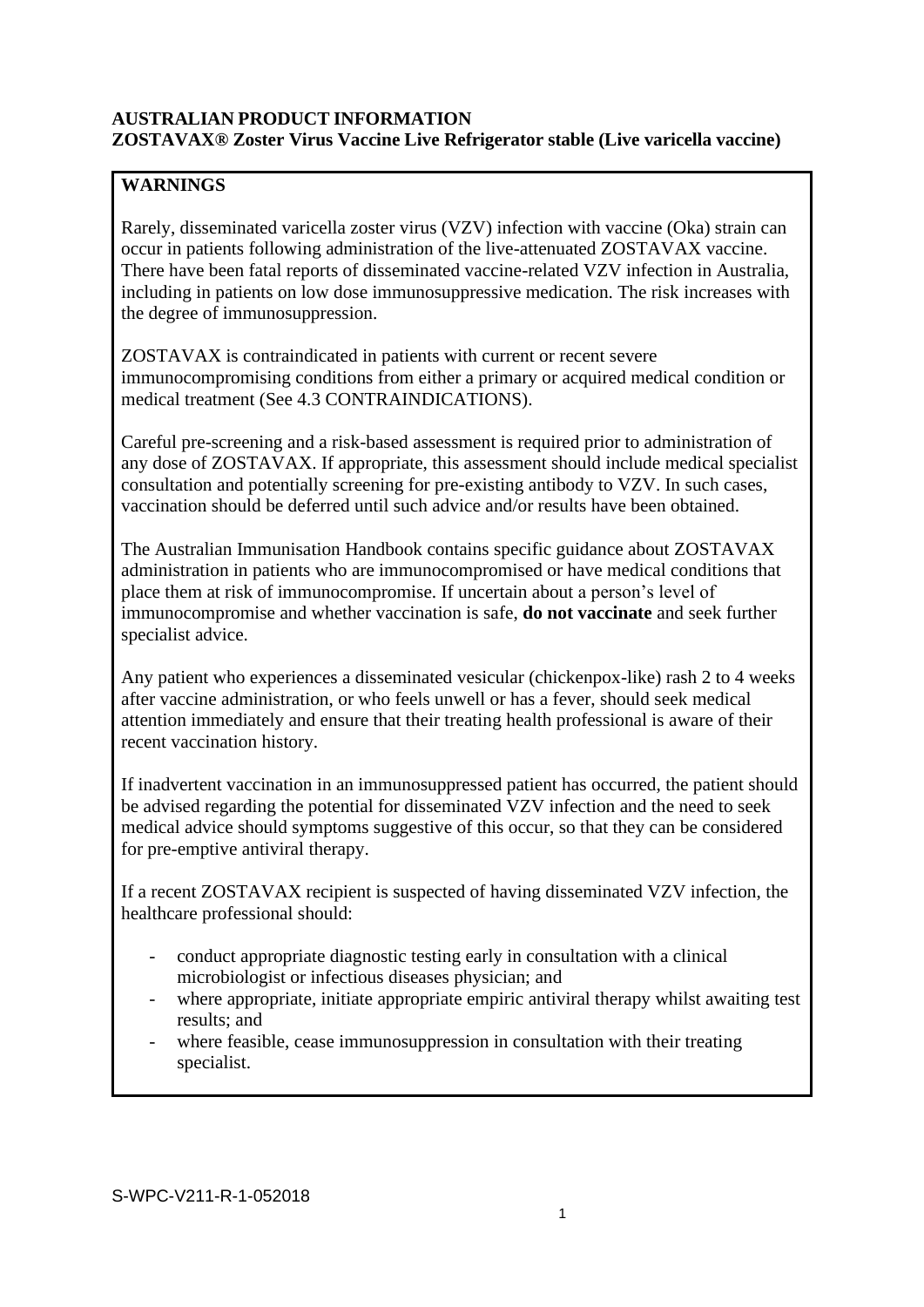## **1 NAME OF THE MEDICINE**

Live varicella vaccine

# **2 QUALITATIVE AND QUANTITATIVE COMPOSITION**

Each 0.65-mL dose contains a minimum of 19,400 PFU (plaque-forming units) of Oka/Merck strain of varicella-zoster virus (VZV) when reconstituted and stored at room temperature for up to 30 minutes.

List of excipients with known effect: sulfites (present as a residue of hydrolyzed porcine gelatin).

For the full list of excipients, see Section 6.1 LIST OF EXCIPIENTS.

ZOSTAVAX is a lyophilized preparation of the Oka/Merck strain of live, attenuated varicellazoster virus (VZV). The virus was initially obtained from a child with naturally-occurring varicella, then introduced into human embryonic lung cell cultures, adapted to and propagated in embryonic guinea pig cell cultures and finally propagated in human diploid cell cultures (WI-38). During initial passage of the virus, tissue culture materials sourced from human embryonic stem cells may have been used in the research undertaken in the development of the vaccine. Further passage of the virus was performed at MSD Research Laboratories (MRL) in human diploid cell cultures (MRC-5) that were free of adventitious agents. This live, attenuated zoster vaccine is a lyophilized preparation containing sucrose, phosphate, glutamate, and processed gelatin as stabilizers.

# **3 PHARMACEUTICAL FORM**

Powder for injection.

Powder and solvent for injection.

The powder is a white compact, crystalline pellet.

The solvent is a clear, colourless solution.

ZOSTAVAX, when reconstituted as directed, is a sterile preparation that is a semi-hazy to translucent, off white to pale yellow liquid for subcutaneous administration.

# **4 CLINICAL PARTICULARS**

# **4.1 THERAPEUTIC INDICATIONS**

ZOSTAVAX is indicated for the prevention of herpes zoster (shingles) in individuals 50 years of age and older.

ZOSTAVAX is indicated for the prevention of postherpetic neuralgia (PHN) and for reduction of acute and chronic zoster-associated pain in individuals 60 years of age and older.

S-WPC-V211-R-1-052018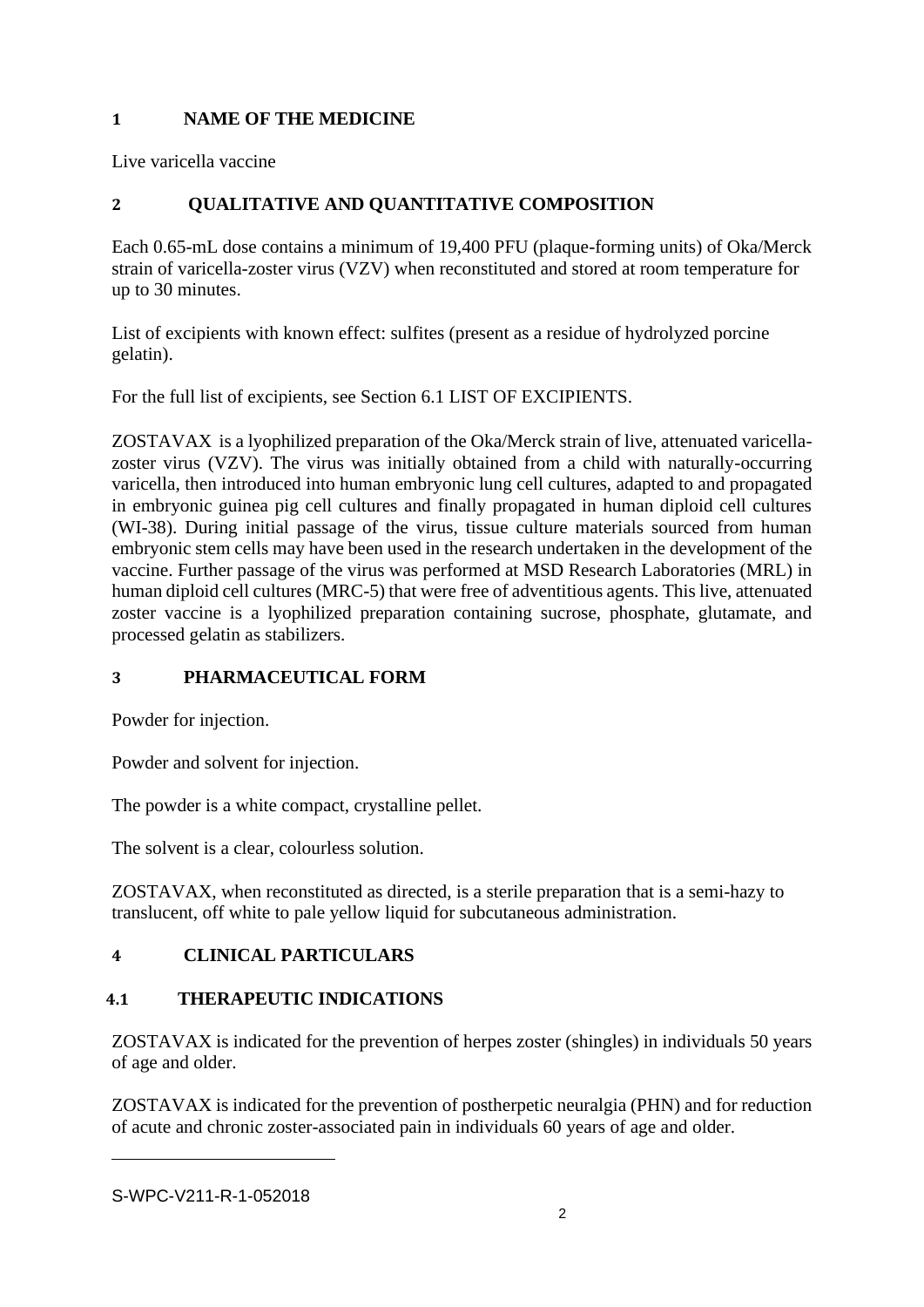### **4.2 DOSE AND METHOD OF ADMINISTRATION**

### FOR SUBCUTANEOUS ADMINISTRATION.

Do not inject intravascularly.

Individuals 50 years of age and older should receive a single dose (0.65mL) of the vaccine.

ZOSTAVAX is not a treatment for zoster or PHN.

Reconstitute immediately upon removal from the refrigerator.

PRODUCT IS FOR SINGLE USE IN ONE PATIENT ONLY.

To reconstitute the vaccine, use only the diluent supplied since it is free of preservatives or other antiviral substances which might inactivate the vaccine virus.

Vial of diluent:

To reconstitute the vaccine, first withdraw the entire contents of the diluent vial into a syringe. Inject all of the diluent in the syringe into the vial of lyophilized vaccine and gently agitate to mix thoroughly. Withdraw the entire contents into a syringe and inject the total volume of reconstituted vaccine subcutaneously, preferably into the upper arm (preferably in the deltoid region).

### Prefilled syringe of diluent:

To reconstitute the vaccine, inject all the diluent in the syringe into the vial of lyophilized vaccine and gently agitate to mix thoroughly. Withdraw the entire contents into a syringe and inject the total volume of reconstituted vaccine subcutaneously, preferably into the upper arm (preferably in the deltoid region).

## **IT IS RECOMMENDED THAT THE VACCINE BE ADMINISTERED IMMEDIATELY AFTER RECONSTITUTION, TO MINIMIZE LOSS OF POTENCY.**

## **DISCARD RECONSTITUTED VACCINE IF IT IS NOT USED WITHIN 30 MINUTES.**

Do not freeze reconstituted vaccine.

CAUTION: A sterile syringe free of preservatives, antiseptics, and detergents should be used for each injection and/or reconstitution of ZOSTAVAX because these substances may inactivate the vaccine virus.

A separate sterile needle and syringe should be used for administration of ZOSTAVAX to prevent transfer of infectious diseases.

Needles should be disposed of properly and should not be recapped.

Parenteral drug products should be inspected visually for particulate matter and discoloration prior to administration, whenever solution and container permit. ZOSTAVAX when reconstituted is a semi-hazy to translucent, off white to pale yellow liquid.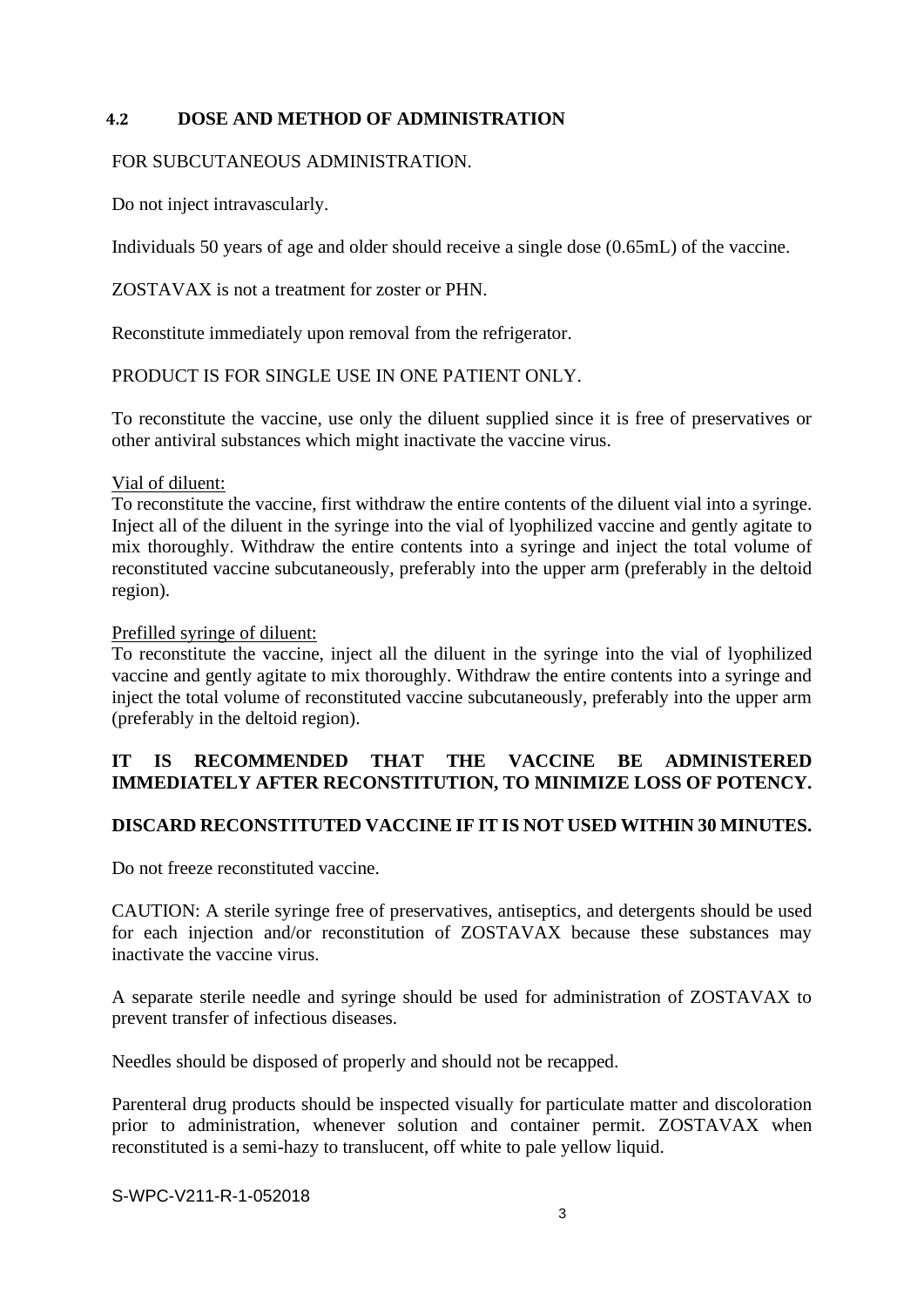ZOSTAVAX can be administered concurrently with inactivated influenza vaccine using separate syringes.

# **4.3 CONTRAINDICATIONS**

ZOSTAVAX is contraindicated in any patients with the following:

- History of hypersensitivity to any component of the vaccine, including gelatin.
- History of anaphylactic/anaphylactoid reaction to neomycin (each dose of reconstituted vaccine contains trace quantities of neomycin). Neomycin allergy generally manifests as a contact dermatitis. However, a history of contact dermatitis due to neomycin is not a contraindication to receiving live virus vaccines.
- Primary and acquired immunodeficiency states due to conditions such as: acute and chronic leukemias; lymphoma; other conditions affecting the bone marrow or lymphatic system; immunosuppression due to HIV/AIDS (see 5.1 CLINICAL TRIALS and 4.8 ADVERSE EFFECTS); cellular immune deficiencies.
- In patients with current or recent severe immunocompromising conditions from either a primary or acquired medical condition or medical treatment.
- Rarely, disseminated varicella zoster virus (VZV) infection with vaccine (Oka) strain can occur in patients following administration of the live-attenuated ZOSTAVAX vaccine. There have been fatal reports of disseminated vaccine-related VZV infection in Australia, including in patients on low dose immunosuppressive medication. The risk increases with the degree of immunosuppression.
- Active untreated tuberculosis.
- Pregnancy (see 4.6 Use in Pregnancy).

# **4.4 SPECIAL WARNINGS AND PRECAUTIONS FOR USE**

The health care provider should question the patient about reactions to a previous dose of any VZV-containing vaccines (see 4.3 CONTRAINDICATIONS).

As with any vaccine, adequate treatment provisions, including adrenaline (epinephrine) injection (1:1000), should be available for immediate use should an anaphylactic/anaphylactoid reaction occur.

Deferral of vaccination should be considered in the presence of fever >38.5°C (>101.3°F).

The safety and efficacy of ZOSTAVAX have not been established in adults who are known to be infected with HIV with or without evidence of immunosuppression. A phase II safety and immunogenicity study in HIV-infected adults with conserved immune function has been completed (see 5.1 CLINICAL TRIALS and 4.8 ADVERSE EFFECTS).

As with any vaccine, vaccination with ZOSTAVAX may not result in protection of all vaccine recipients.

## *Transmission*

In clinical trials with ZOSTAVAX, transmission of the vaccine virus has not been reported. However, post-marketing experience with varicella vaccines suggests that transmission of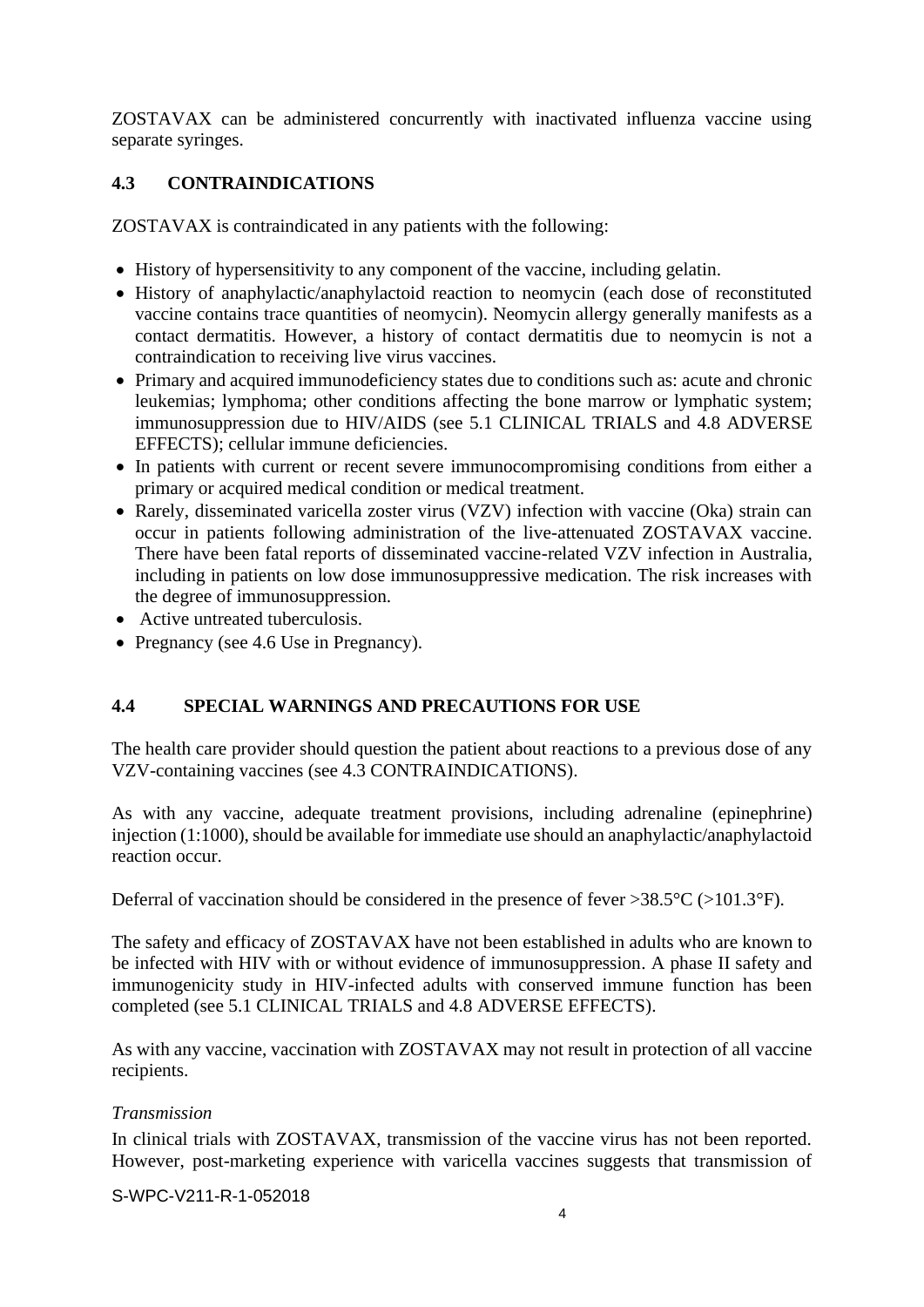vaccine virus may occur rarely between vaccinees who develop a varicella-like rash and susceptible contacts. Transmission of vaccine virus from varicella vaccine recipients without a VZV-like rash has been reported but has not been confirmed. This is a theoretical risk for vaccination with ZOSTAVAX. The risk of transmitting the attenuated vaccine virus to a susceptible individual should be weighed against the risk of developing natural zoster that could be transmitted to a susceptible individual.

#### **Use in the elderly**

The mean age of subjects enrolled in the largest (N=38,546) clinical study of ZOSTAVAX was 69 years (range 59-99 years). Of the 19,270 subjects who received ZOSTAVAX, 10,378 were 60-69 years of age, 7,629 were 70-79 years of age, and 1,263 were 80 years of age or older. The safety and efficacy data presented in the sections 5 PHARMACOLOGICAL PROPERTIES, 5.1 CLINICAL TRIALS and 4.8 ADVERSE EFFECTS sections were obtained from these subjects. ZOSTAVAX was demonstrated to be generally safe and effective in this population.

#### **Paediatric use**

ZOSTAVAX is not recommended for use in this age group.

#### **Effects on laboratory tests**

No data available.

### **4.5 INTERACTIONS WITH OTHER MEDICINES AND OTHER FORMS OF INTERACTIONS**

ZOSTAVAX must not be mixed with any other medicinal product in the same syringe. Other medicinal products must be given as separate injections and at different body sites.

Concurrent administration of ZOSTAVAX and antiviral medications known to be effective against VZV has not been evaluated.

#### *Use with other vaccines*

ZOSTAVAX can be administered concurrently with inactivated influenza vaccine (see 4.2 DOSE & METHOD OFADMINISTRATION and 5.1 CLINICAL TRIALS).

ZOSTAVAX and PNEUMOVAX 23 should not be given concomitantly because concomitant use resulted in reduced immunogenicity of ZOSTAVAX (see 5.1 CLINICAL TRIALS). Consider administration of the two vaccines separated by at least 4 weeks.

No data are currently available regarding the concomitant use of ZOSTAVAX with vaccines other than inactivated influenza vaccine and PNEUMOVAX 23.

#### *Immunocompromise*

The use of ZOSTAVAX has not been studied in subjects suffering any form of severe immunocompromise.

### *Revaccination*

The duration of protection beyond 4 years after vaccination with ZOSTAVAX is unknown. The need for revaccination has not been defined.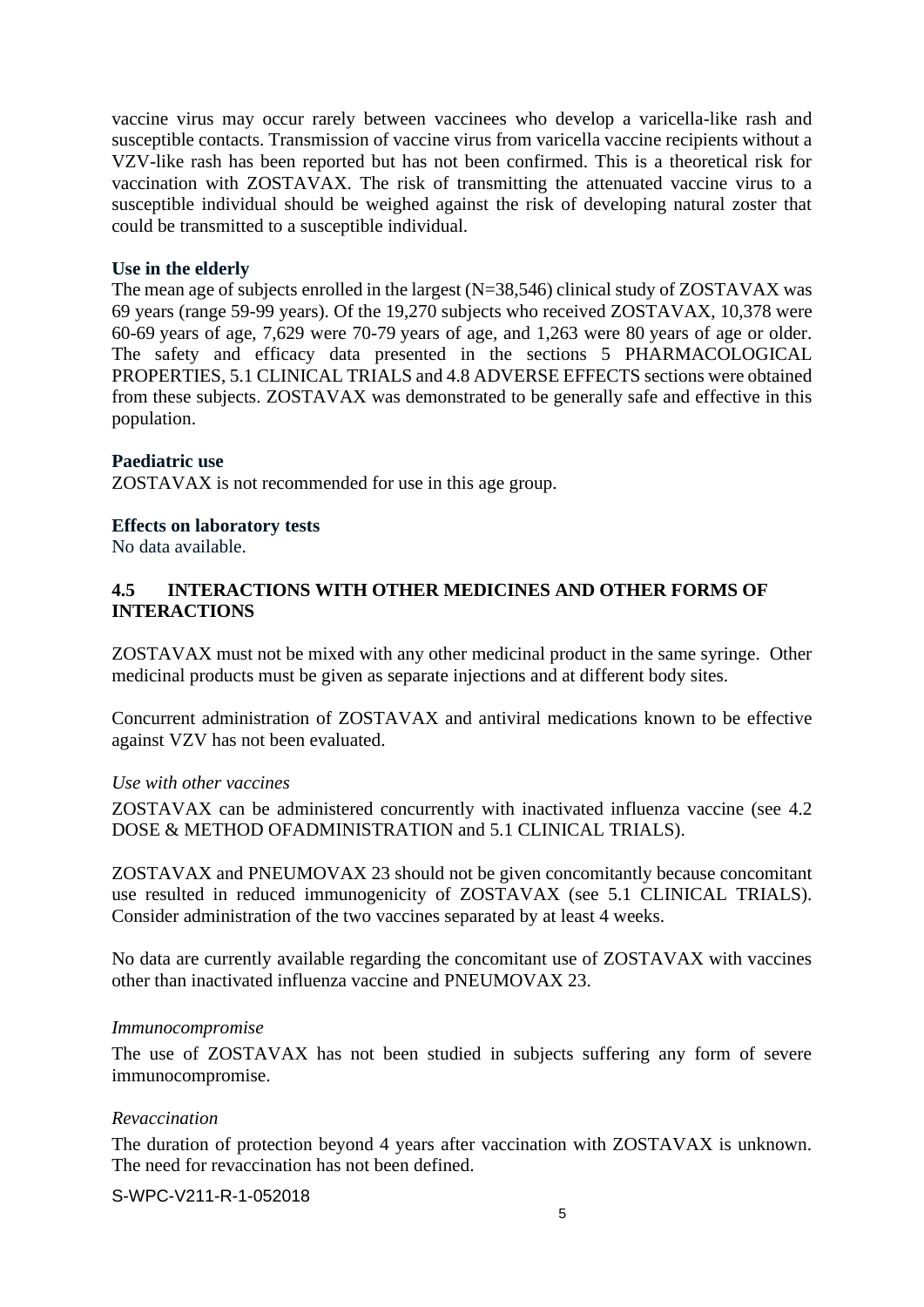## **4.6 FERTILITY, PREGNANCY AND LACTATION**

### **Effects on fertility**

There are no data on the potential of ZOSTAVAX to impair fertility.

### **Use in pregnancy**

### *(Category B2)*

*Pregnancy Category B2:* Animal reproduction studies have not been conducted with ZOSTAVAX. It is also not known whether ZOSTAVAX can cause fetal harm when administered to a pregnant woman or can affect reproduction capacity. However, naturallyoccurring VZV infection is known to sometimes cause fetal harm. Therefore, ZOSTAVAX should not be administered to pregnant females; furthermore, pregnancy should be avoided for three months following vaccination (see 4.3 CONTRAINDICATIONS).

### **Use in lactation**

It is not known whether VZV is secreted in human milk. Therefore, because some viruses are secreted in human milk, caution should be exercised if ZOSTAVAX is administered to a nursing woman.

## **4.7 EFFECTS ON ABILITY TO DRIVE AND USE MACHINES**

The effects of this medicine on a person's ability to drive and use machines were not assessed as part of its registration.

## **4.8 ADVERSE EFFECTS (UNDESIRABLE EFFECTS)**

### *Clinical Studies*

In clinical trials, ZOSTAVAX has been evaluated for general safety in more than 32,000 adults 50 years of age or older. ZOSTAVAX was generally well tolerated.

### ZOSTAVAX Efficacy and Safety Trial (ZEST) in Subjects 50 to 59 Years of Age

In the ZEST study, subjects received a single dose of either ZOSTAVAX (n=11,184) or placebo (n=11,212) and were monitored for safety throughout the study. During the study, a vaccine related serious adverse experience was reported for 1 subject vaccinated with ZOSTAVAX (anaphylactic reaction).

All subjects received a vaccination report card (VRC) to record adverse events occurring from Days 1 to 42 postvaccination in addition to undergoing routine safety monitoring throughout the study.

The following very common ( $>1/10$ ) and common ( $>1/100$ ,  $\lt 1/10$ ) vaccine-related injectionsite and systemic adverse experiences were reported in the ZEST study. Several adverse experiences were solicited (Days 1-5 postvaccination) and are designated with the \* symbol.

*Nervous system disorder Common*: headache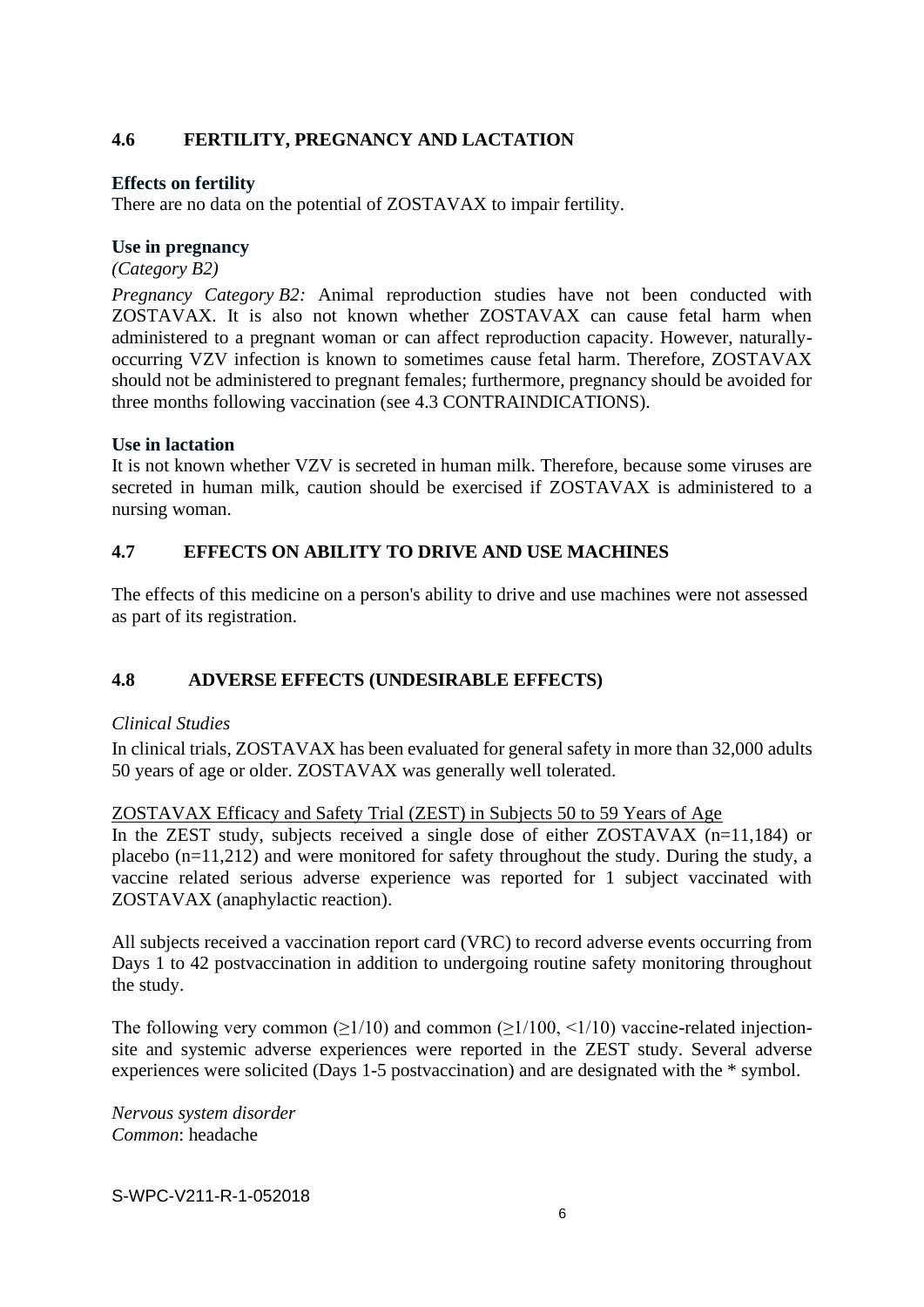*General disorders and administration site conditions Very common*: erythema\*, pain\*, swelling\*, pruritus *Common*: haematoma, warmth, induration

*Musculoskeletal and connective tissue disorders Common*: pain in extremity

The overall incidence of vaccine-related injection-site adverse experiences was significantly greater for subjects vaccinated with ZOSTAVAX versus subjects who received placebo (63.9% for ZOSTAVAX and 14.4% for placebo).

Within the 42-day postvaccination reporting period in the ZEST, non-injection-site zoster-like rashes were reported by 34 subjects (19 for ZOSTAVAX and 15 for placebo). Of 24 specimens that were adequate for Polymerase Chain Reaction (PCR) testing, wild-type VZV was detected in 10 (3 for ZOSTAVAX, 7 for placebo) of these specimens. The Oka/Merck strain of VZV was not detected from any of these specimens.

Of reported varicella-like rashes (n=124, 69 for ZOSTAVAX and 55 for placebo), 23 had specimens that were available and adequate for PCR testing. VZV was detected in one of these specimens from the group of subjects who received ZOSTAVAX; however, the virus strain (wild type or Oka/Merck strain) could not be determined.

Shingles Prevention Study (SPS) in Subjects 60 Years of Age and Older

In the largest of these trials, the Shingles Prevention Study (SPS), 38,546 subjects received a single dose of either the frozen formulation of ZOSTAVAX (n=19,270) or placebo (n=19,276) and were monitored for safety throughout the study. During the study, vaccine-related serious adverse experiences were reported for 2 subjects vaccinated with ZOSTAVAX (asthma exacerbation and polymyalgia rheumatica) and 3 subjects who received placebo (Goodpasture's syndrome, anaphylactic reaction, and polymyalgia rheumatica).

In the Adverse Event Monitoring Substudy, a subgroup of individuals from the SPS (n=3,345 received ZOSTAVAX and n=3,271 received placebo) were provided vaccination report cards to record adverse events occurring from Days 0 to 42 postvaccination in addition to undergoing routine safety monitoring throughout the study.

The following vaccine-related injection-site and systemic adverse experiences were reported at an incidence  $\geq$ 1% in the Adverse Event Monitoring Substudy. Most of these adverse experiences were reported as mild in intensity. Several adverse reactions were solicited (Days 0-4 postvaccination) and are designated with the \* symbol.

*[Very Common (≥1/10); Common (≥1/100, <1/10); Uncommon (≥1/1000, <1/100); Rare (≥1/10,000, <1/1,000); Very rare (<1/10,000) including isolated cases]*

*Nervous system disorder Common:* headache

*General disorders and administration site conditions Very common:* erythema\*, pain/tenderness\*, swelling\* *Common:* haematoma, pruritus, warmth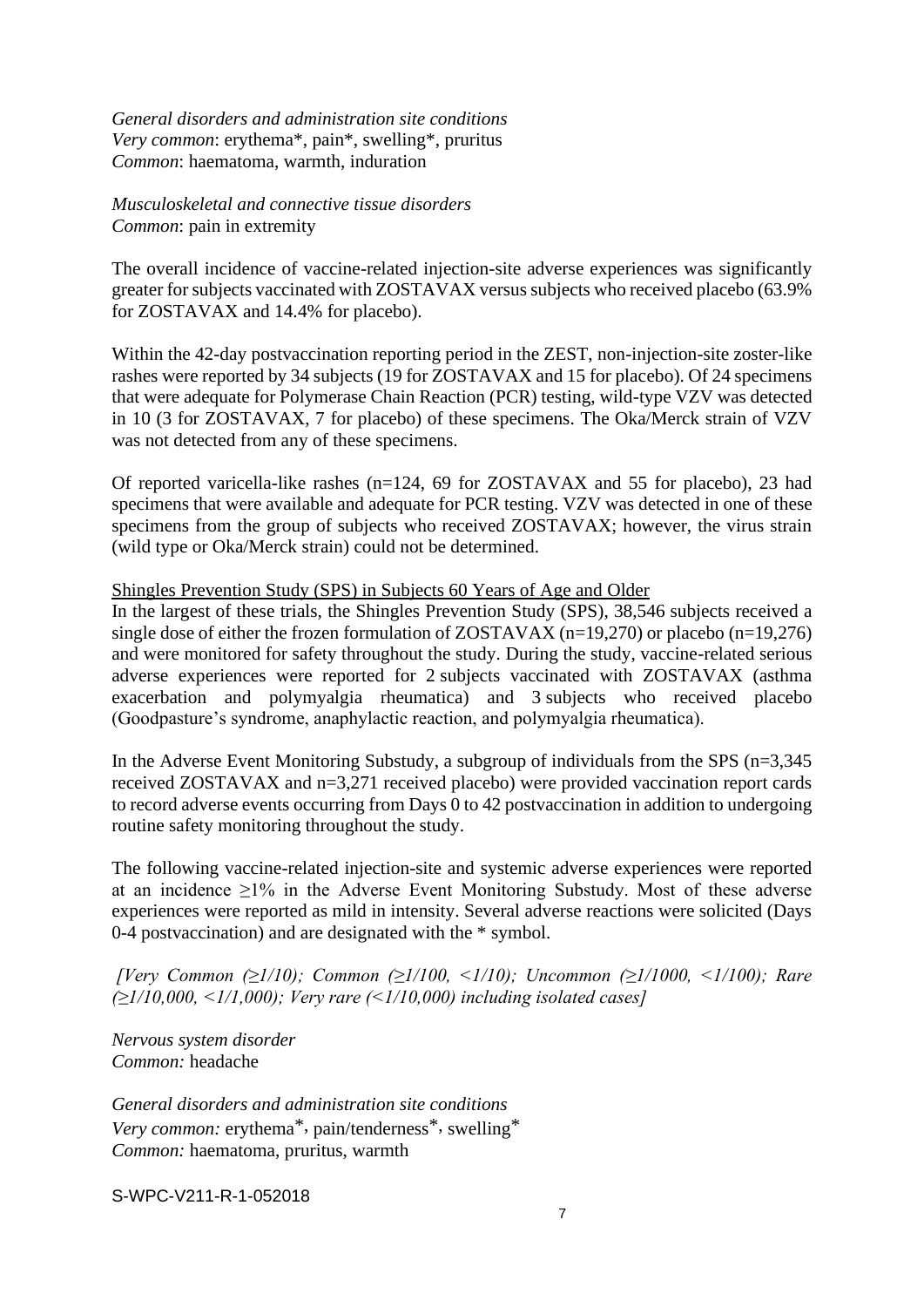The overall incidence of vaccine-related injection-site adverse experiences was significantly greater for subjects vaccinated with ZOSTAVAX versus subjects who received placebo (48% for ZOSTAVAX and 17% for placebo).

The remainder of subjects in the SPS received routine safety monitoring, but were not provided report cards. The types of events reported in these patients were generally similar to the subgroup of patients in the Adverse Event Monitoring Substudy.

Within the 42-day postvaccination reporting period in the SPS, the number of reported noninjection-site zoster-like rashes among all subjects was small (17 for ZOSTAVAX, 36 for placebo; p=0.009). Of these 53 zoster-like rashes, 41 had specimens that were available and adequate for PCR testing. Wild-type VZV was detected in 25 (5 for ZOSTAVAX, 20 for placebo) of these specimens. The Oka/Merck strain of VZV was not detected from any of these specimens.

Within the same 42-day postvaccination reporting period in the SPS, the number (n=59) of reported varicella-like rashes was also small. Of these varicella-like rashes, 10 had specimens that were available and adequate for PCR testing. VZV was not detected in any of these specimens.

### Other Studies

In other clinical trials in support of the initial licensure of the frozen formulation of ZOSTAVAX, the reported rates of noninjection-site zoster-like and varicella-like rashes within 42 days postvaccination were also low in both zoster vaccine recipients and placebo recipients. Of the 17 reported varicella-like and noninjection-site zoster-like rashes, 10 specimens were available and adequate for PCR testing. The Oka/Merck strain was identified by PCR analysis from the lesion specimens of only two subjects who reported varicella-like rashes (onset on Day 8 and 17).

A clinical trial (N= 695) was specifically designed to examine the safety and tolerability of a vaccine lot formulated at the maximal release potency. In the 461 subjects who received the maximal release potency, the adverse experience profile was as follows:

*Nervous system disorder Common:* headache

*General disorders and administration site conditions Very common:* erythema\*, pain/tenderness\*, pruritus, swelling\* *Common:* fatigue, haematoma, warmth

In clinical trials evaluating ZOSTAVAX in subjects 50 years of age or older, including a study of concomitantly administered inactivated influenza vaccine, the safety profile was generally similar to that seen in the Adverse Event Monitoring Substudy of the SPS. However, in these trials a higher rate of injection-site adverse experiences of mild-to-moderate intensity as well as vaccine-related systemic adverse experiences were reported among subjects 50-59 years of age compared with subjects ≥60 years of age. The most frequently reported vaccine-related systemic adverse experience was headache (1% in both groups).

S-WPC-V211-R-1-052018 In a double-blind, placebo-controlled, randomized clinical trial, ZOSTAVAX was administered to 100 subjects 50 years of age or older with a history of herpes zoster (HZ) prior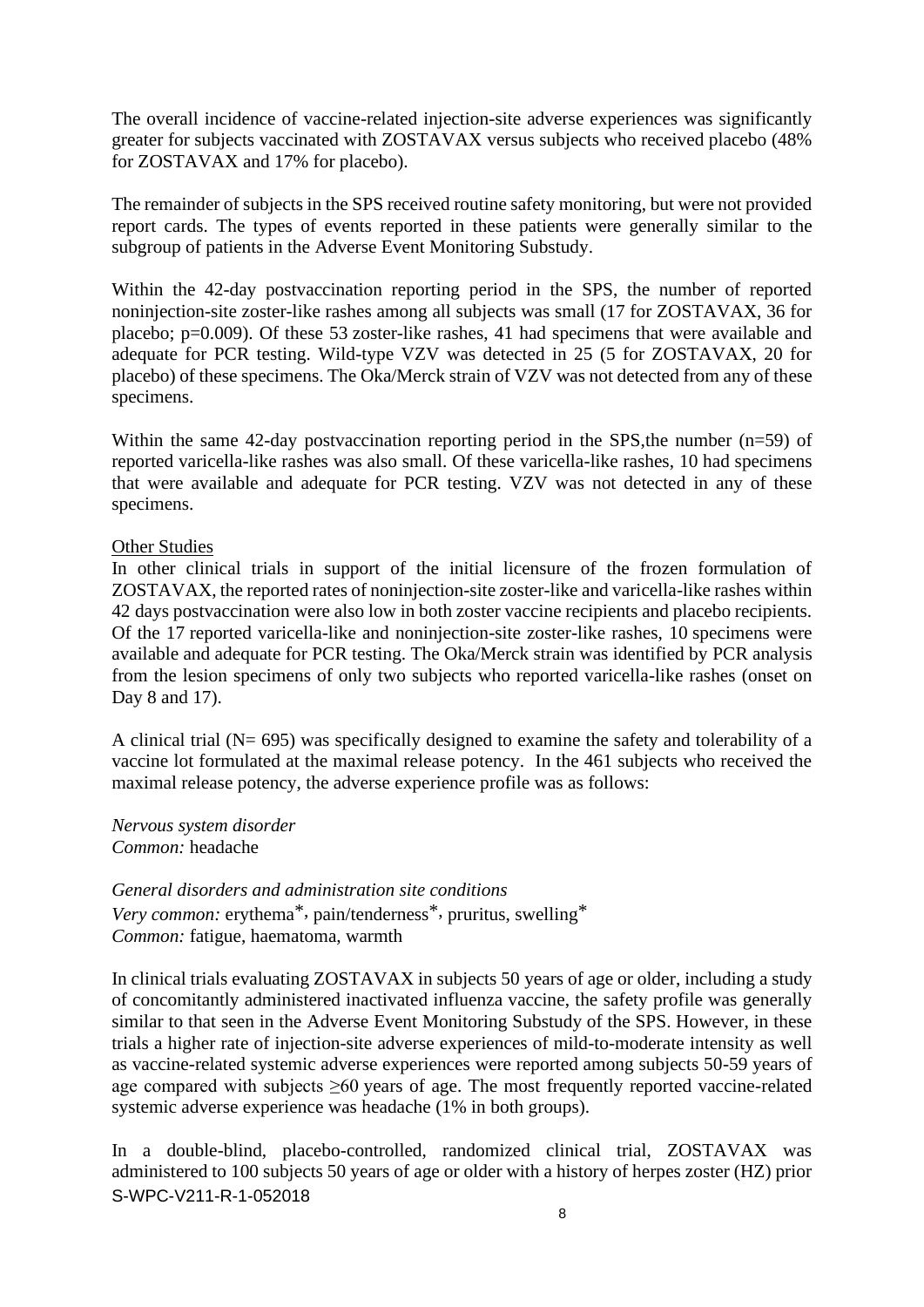to vaccination to assess immunogenicity of ZOSTAVAX and the safety profile. In this clinical trial, the safety profile was generally similar to that seen in the Adverse Event Monitoring Substudy of the SPS.

In a double-blind, placebo-controlled, randomized clinical trial, ZOSTAVAX was administered to 206 subjects 60 years of age or older who were receiving chronic/maintenance systemic corticosteroid therapy at a daily dose equivalent of 5 to 20mg of prednisone for at least 2 weeks prior to enrolment, and 6 weeks or more following vaccination to assess the immunogenicity and safety profile of ZOSTAVAX. All vaccinated study patients were followed for adverse experiences. Vaccine relatedness was determined by the investigator based upon blinded data. To evaluate the adverse experiences temporally associated with study vaccination, patients were given a Vaccination Report Card (VRC) to record any injection-site adverse experiences, systemic adverse experiences, elevated temperatures, and rashes from Days 1 to 42 postvaccination. Patients were followed for serious adverse experiences, regardless of whether the event was related to the study vaccine, throughout the course of the study (through Day 182 postvaccination). In this clinical trial, the safety profile was generally similar to that seen in the Adverse Event Monitoring Substudy of the SPS (see 4.3 CONTRAINDICATIONS regarding corticosteroids).

In a double-blind, placebo-controlled randomized clinical trial, ZOSTAVAX was administered as a two-dose regimen to human immunodeficiency virus (HIV)-infected adults (18 years of age or older) on potent combination antiretroviral therapy with conserved immune function (CD4+ T cell count  $\geq 200$  cells/ $\mu$ L). Although a two-dose regimen was used in this study, ZOSTAVAX is administered as a single dose regimen (see 4.2 DOSE AND METHOD OF ADMINISTRATION). In this clinical trial, a total of 295 subjects received dose 1 and 286 subjects received dose 2. All vaccinated study patients were followed for adverse experiences. Vaccine relatedness was determined by the investigator based upon blinded data. To evaluate the adverse experiences temporally associated with study vaccination, patients were given a Vaccination Report Card (VRC) to record any injection-site adverse experiences, systemic adverse experiences, elevated temperatures, and rashes through Week 6 following each vaccination. Patients were followed for serious adverse experiences, regardless of whether the event was related to the study vaccine, throughout the course of the study (through Week 24 following dose 1). In this clinical trial, the safety profile was generally similar to that seen in the Adverse Event Monitoring Substudy of the SPS. (see 4.3 CONTRAINDICATIONS regarding immunosuppression due to HIV/AIDS).

To address concerns for individuals with an unknown history of vaccination with ZOSTAVAX, the safety and tolerability of a second dose of ZOSTAVAX was evaluated. In a placebocontrolled, double-blind study, 98 adults 60 years of age or older received a second dose of ZOSTAVAX 42 days following the initial dose; the vaccine was generally well tolerated. The frequency of vaccine-related adverse experiences after the second dose of ZOSTAVAX was generally similar to that seen with the first dose.

The clinical safety of refrigerator-stable ZOSTAVAX (n=182) was compared with that of a frozen formulation of ZOSTAVAX (n=187) for 28 days postvaccination. The safety profiles were comparable for the two different formulations and were similar to those seen in the AE Monitoring Substudy of the SPS. At Week 4, the overall incidence of vaccine-related injectionsite adverse experiences was 36% for the refrigerator-stable formulation vs. 46% for the frozen formulation of ZOSTAVAX. The overall incidence of vaccine-related systemic adverse experiences was 6% for both groups.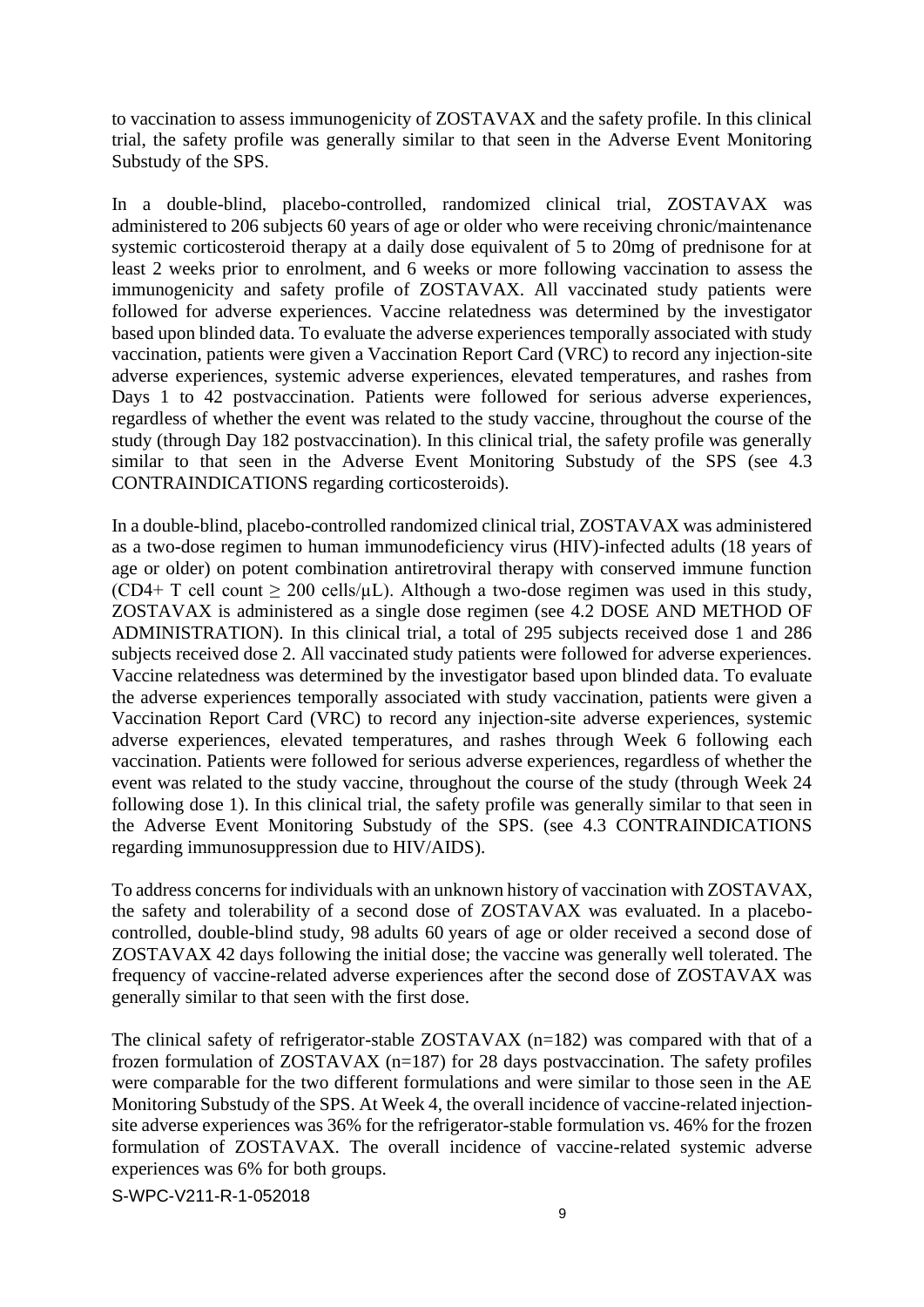## *Post Marketing Experience:*

The following additional adverse reactions have been identified during post-marketing use of ZOSTAVAX. Because these reactions are reported voluntarily from a population of uncertain size, it is generally not possible to reliably estimate their frequency or establish a causal relationship to the vaccine.

*Infections and infestations:* varicella (vaccine strain), herpes zoster (vaccine strain)

*Gastrointestinal disorders:* nausea

*Musculoskeletal and connective tissue disorders:* arthralgia; myalgia

*General disorders and administration site conditions:* injection-site rash; injection-site urticaria; pyrexia, transient injection-site lymphadenopathy

*Immune system disorders:* hypersensitivity reactions including anaphylactic reactions

*Skin and subcutaneous tissue disorders:* rash

*Eye Disorders:* Necrotizing retinitis (patients on immunosuppressive therapy)

*Nervous system disorders*: Guillain-Barré syndrome; facial paralysis

There have been fatal cases of disseminated disease in immunocompromised patients.

### **Reporting suspected adverse effects**

Reporting suspected adverse reactions after registration of the medicinal product is important. It allows continued monitoring of the benefit-risk balance of the medicinal product. Healthcare professionals are asked to report any suspected adverse reactions at [www.tga.gov.au/reporting](http://www.tga.gov.au/reporting-problems)[problems.](http://www.tga.gov.au/reporting-problems)

### **4.9 OVERDOSE**

There are no data with regard to overdose.

For information on the management of overdose, contact the Poison Information Centre on 131126 (Australia).

## **5 PHARMACOLOGICAL PROPERTIES**

## **Epidemiology**

### *Herpes Zoster*

Herpes zoster (HZ), commonly known as shingles or simply "zoster," is a manifestation of the reactivation of VZV, which, as a primary infection, produces chickenpox (varicella). Following initial infection, the virus remains latent in the dorsal root or cranial sensory ganglia until it reactivates, producing zoster. Anyone who has been infected with VZV, including those without a clinical history of varicella, is at risk for developing zoster, which is considered to be due to waning immunity to VZV. The incidence and severity of zoster, as well as the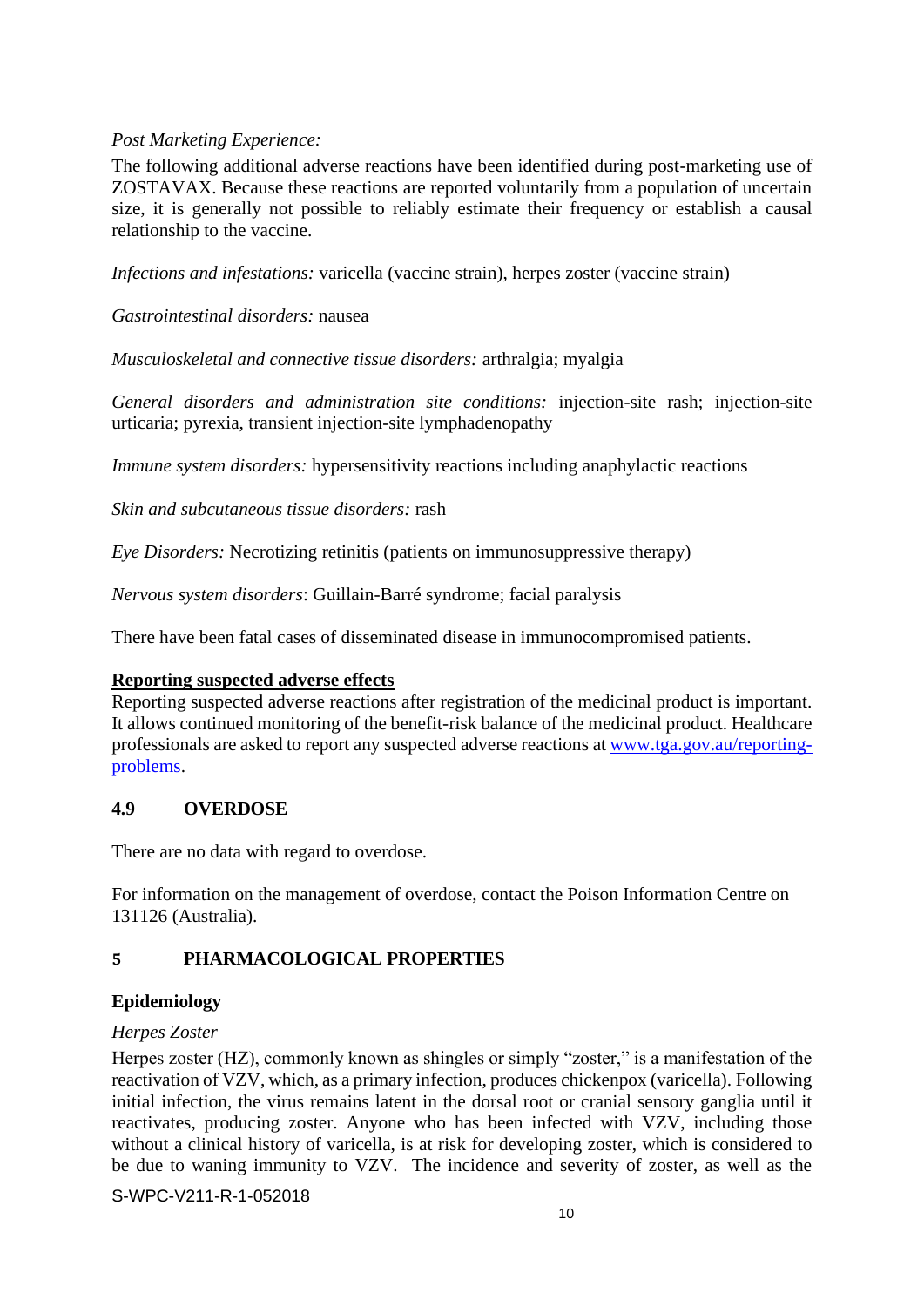frequency and severity of its complications, increase markedly with age, with two-thirds of the cases occurring in individuals older than 50 years of age. Zoster is usually characterized by a unilateral, painful, vesicular cutaneous eruption with a dermatomal distribution. Although the blistering rash is the most distinctive feature of zoster, the most frequently debilitating symptom is pain, which may occur during the prodrome, the acute eruptive phase, and the postherpetic phase of the infection. During the acute eruptive phase, local pain has been reported to occur in up to 90% of immunocompetent individuals.

Zoster may be associated with serious complications, such as postherpetic neuralgia (PHN) and scarring; less commonly, bacterial superinfection and motor neuron palsies; and rarely pneumonia, encephalitis, Ramsay Hunt syndrome, visual impairment, hearing loss, and death.

Zoster-associated pain and discomfort can be prolonged and disabling and can diminish quality of life and functional capacity to a degree comparable to debilitating diseases such as congestive heart failure, myocardial infarction, type II diabetes mellitus, and major depression.

## *Postherpetic Neuralgia*

Postherpetic neuralgia (PHN) constitutes the most common serious complication and cause of zoster-associated morbidity in the immunocompetent host. The frequency and severity of PHN increase with age, and may complicate 25 to 50% of zoster cases among patients over 50 years of age.

## **5.1 PHARMACODYNAMIC PROPERTIES**

## **Mechanism of action**

The risk of developing zoster appears to be causally related to a decline in VZV-specific immunity. ZOSTAVAX was shown to boost VZV-specific immunity, which is thought to be the mechanism by which it protects against zoster and its complications (See 5.1 CLINICAL TRIALS: *Immunogenicity*).

## **Clinical trials**

# *Evaluation of Clinical Efficacy Afforded by ZOSTAVAX*

## ZOSTAVAX Efficacy and Safety Trial (ZEST) in Subjects 50 to 59 Years of Age

In the ZOSTAVAX Efficacy and Safety Trial (ZEST), a placebo-controlled, double-blind clinical trial, 22,439 subjects 50 to 59 years of age were randomized to receive a single dose of either ZOSTAVAX  $(n=11,211)$  or placebo  $(n=11,228)$ . Subjects were followed for the development of zoster for a median of 1.3 years (range 0 to 2 years). All suspected zoster cases were adjudicated by a clinical evaluation committee. Final determination of zoster cases was made by Polymerase Chain Reaction (PCR) [86%], or in the absence of virus detection, as determined by a clinical evaluation committee [14%].

ZOSTAVAX significantly decreased the incidence of zoster compared with placebo (30 cases [ $2.0/1000$  person-years] vs. 99 cases [ $6.6/1000$  person-years], respectively;  $p<0.001$ ). The protective efficacy of ZOSTAVAX against zoster was 69.8% (95% CI: [54.1 to 80.6%]). The effect of ZOSTAVAX on post-herpetic neuralgia was not evaluated in the ZEST trial.

Shingles Prevention Study (SPS) in Subjects 60 Years of Age and Older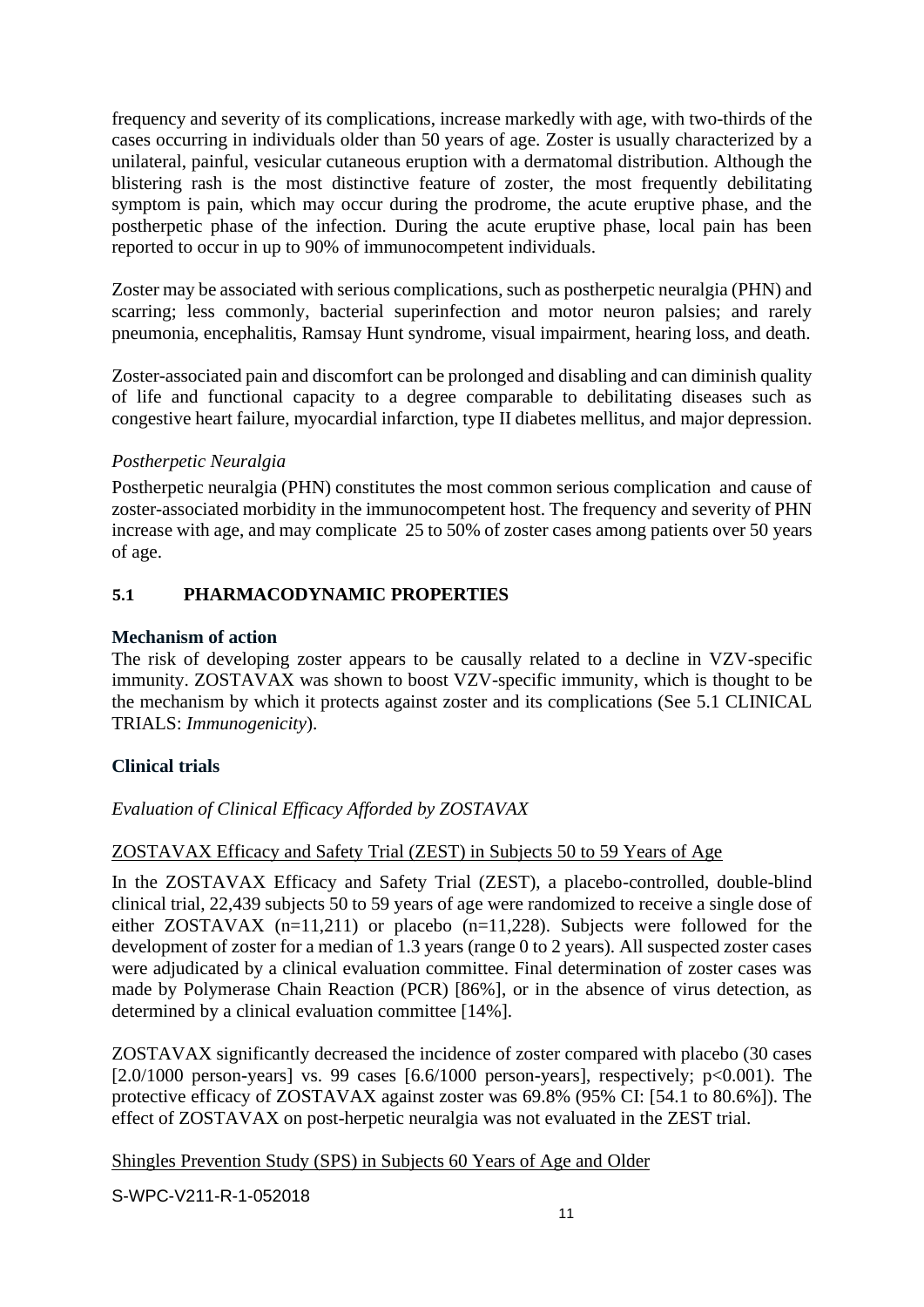In the Shingles Prevention Study  $(SPS)^1$ , a placebo-controlled, double-blind clinical trial of the frozen formulation of ZOSTAVAX, 38,546 subjects 60 years of age or older were randomized to receive a single dose of either ZOSTAVAX (n=19,270) or placebo (n=19,276) and were followed for the development of zoster for an average of 3.1 years (range 1 day to 4.9 years). Randomization was stratified by age,  $60-69$  and  $\geq 70$  years of age. The racial distribution was as follows for the ZOSTAVAX and placebo groups: white (95%); black (2.0%); Hispanic-American (1.0%); and other (1.0%). The gender distribution was 59% male and 41 % female in both vaccination groups. The age range of subjects enrolled was 59-99.

All suspected zoster cases were adjudicated by a clinical evaluation committee. Final determination of zoster cases was made by PCR, local culture, or the decision of the clinical evaluation committee, in that order. In both vaccination groups (ZOSTAVAX and placebo), subjects who developed zoster were offered famciclovir, and as necessary, pain medications. Severity of pain was evaluated according to a "worst pain" score on a 0-to-10 scale, using the Zoster Brief Pain Inventory  $(ZBPI)^2$ , a validated questionnaire. A score of 3 or higher was considered clinically significant because it correlates with significant interference with activities of daily living (ADL).

ZOSTAVAX significantly reduced the risk of developing zoster and PHN compared with placebo. In addition, ZOSTAVAX significantly reduced acute and chronic zoster-associated pain as measured by the HZ pain burden of illness (BOI) score (See Table 1).

<sup>1</sup> [Oxman MN,](http://www.ncbi.nlm.nih.gov/entrez/query.fcgi?db=pubmed&cmd=Search&itool=pubmed_Abstract&term=%22Oxman+MN%22%5BAuthor%5D) [Levin MJ,](http://www.ncbi.nlm.nih.gov/entrez/query.fcgi?db=pubmed&cmd=Search&itool=pubmed_Abstract&term=%22Levin+MJ%22%5BAuthor%5D) [Johnson GR,](http://www.ncbi.nlm.nih.gov/entrez/query.fcgi?db=pubmed&cmd=Search&itool=pubmed_Abstract&term=%22Johnson+GR%22%5BAuthor%5D) *et al*.. A Vaccine to Prevent Herpes Zoster and Postherpetic Neuralgia in Older Adults. NEJM 2005;352:2271-84.

S-WPC-V211-R-1-052018 <sup>2</sup> Coplan PM, Schmader K, Nikas A, *et al*. Development of a measure of the burden of pain due to herpes zoster and postherpetic neuralgia for prevention trials: Adaptation of the brief pain inventory. J Pain 2004;5(6):344-56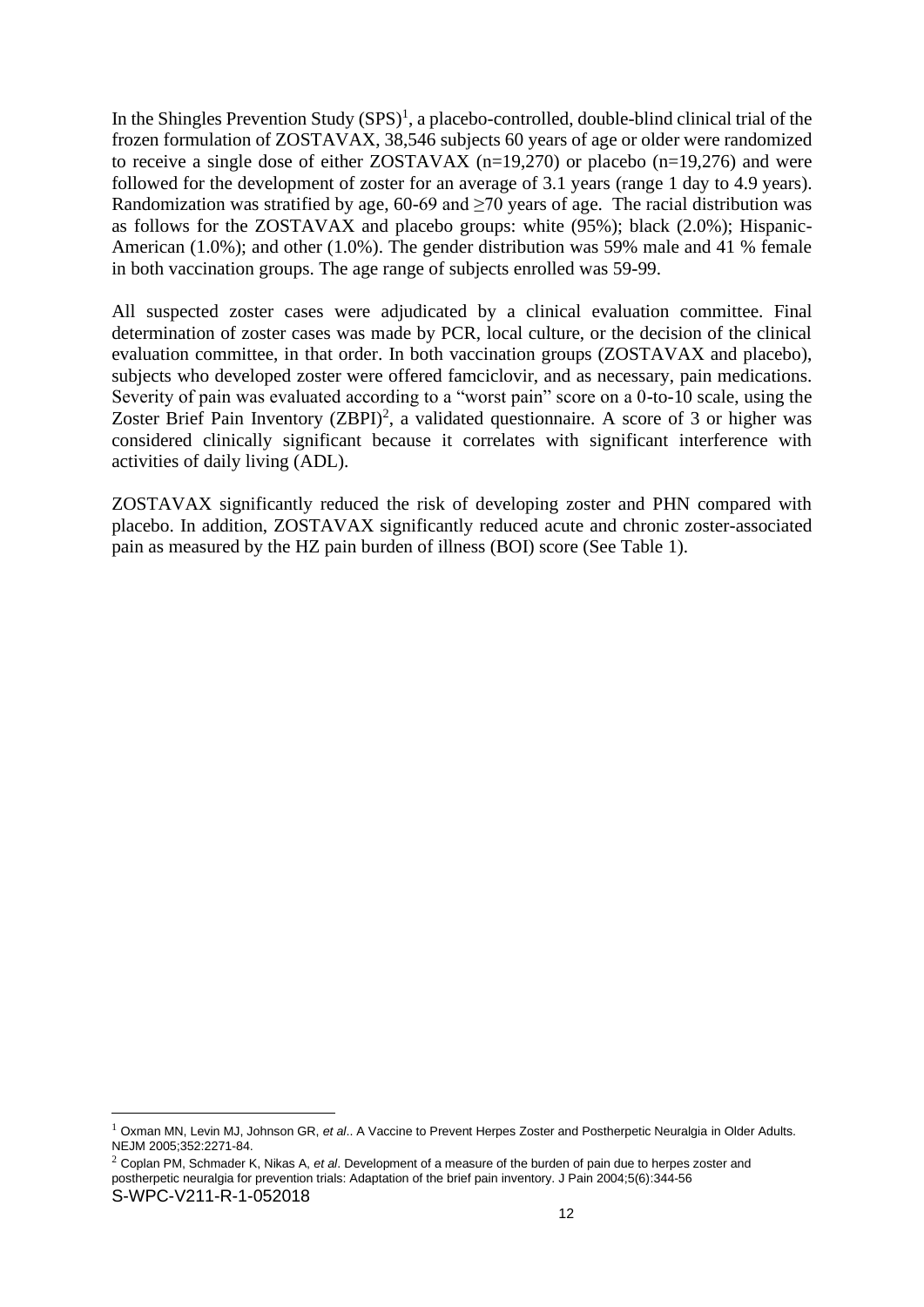### **Table 1 Efficacy of ZOSTAVAX Compared with Placebo in the Shingles Prevention Study\***

|                            | Vaccine  |           |
|----------------------------|----------|-----------|
| <b>Endpoint</b>            | efficacy | 95% CI    |
| <b>Incidence of Zoster</b> |          |           |
| Overall                    | 51%      | 44 to 58% |
| $60-69$ years              | 64%      | 56 to 71% |
| $\geq$ 70 years            | 38%      | 25 to 48% |
| <b>Incidence of PHN**</b>  |          |           |
| Overall                    | 67%      | 48 to 79% |
| $60-69$ years              | 66%      | 20 to 87% |
| $\geq$ 70 years            | 67%      | 43 to 81% |
| HZ Pain BOI**†             |          |           |
| Overall                    | 61%      | 51 to 69% |
| $60-69$ years              | 66%      | 52 to 76% |
| $\geq 70$ years            | 55%      | 40 to 67% |

\* Study was conducted using the frozen formulation of ZOSTAVAX \*\*Clinically significant zoster-associated pain persisting or appearing at least 90 days after the onset of rash.

\*\*†The HZ pain BOI score is a composite score that incorporates the incidence, severity, and duration of acute and chronic zoster-associated pain over a 6-month follow-up period.

ZOSTAVAX significantly decreased the incidence of zoster compared with placebo (315 cases [5.4/1000 person-years] vs. 642 cases [11.1/1000 person-years], respectively;  $p<0.001$ ). The protective efficacy of ZOSTAVAX against zoster was 51% (95% CI: [44 to 58%]). ZOSTAVAX reduced the incidence of zoster by 64% (95% CI: [56 to 71%]) in individuals 60- 69 years of age and by 38% (95% CI: [25 to 48%]) in individuals  $\geq$ 70 years of age. The cumulative incidence of zoster over time among vaccine recipients was also significantly reduced ( $p<0.001$ ; Figure 1).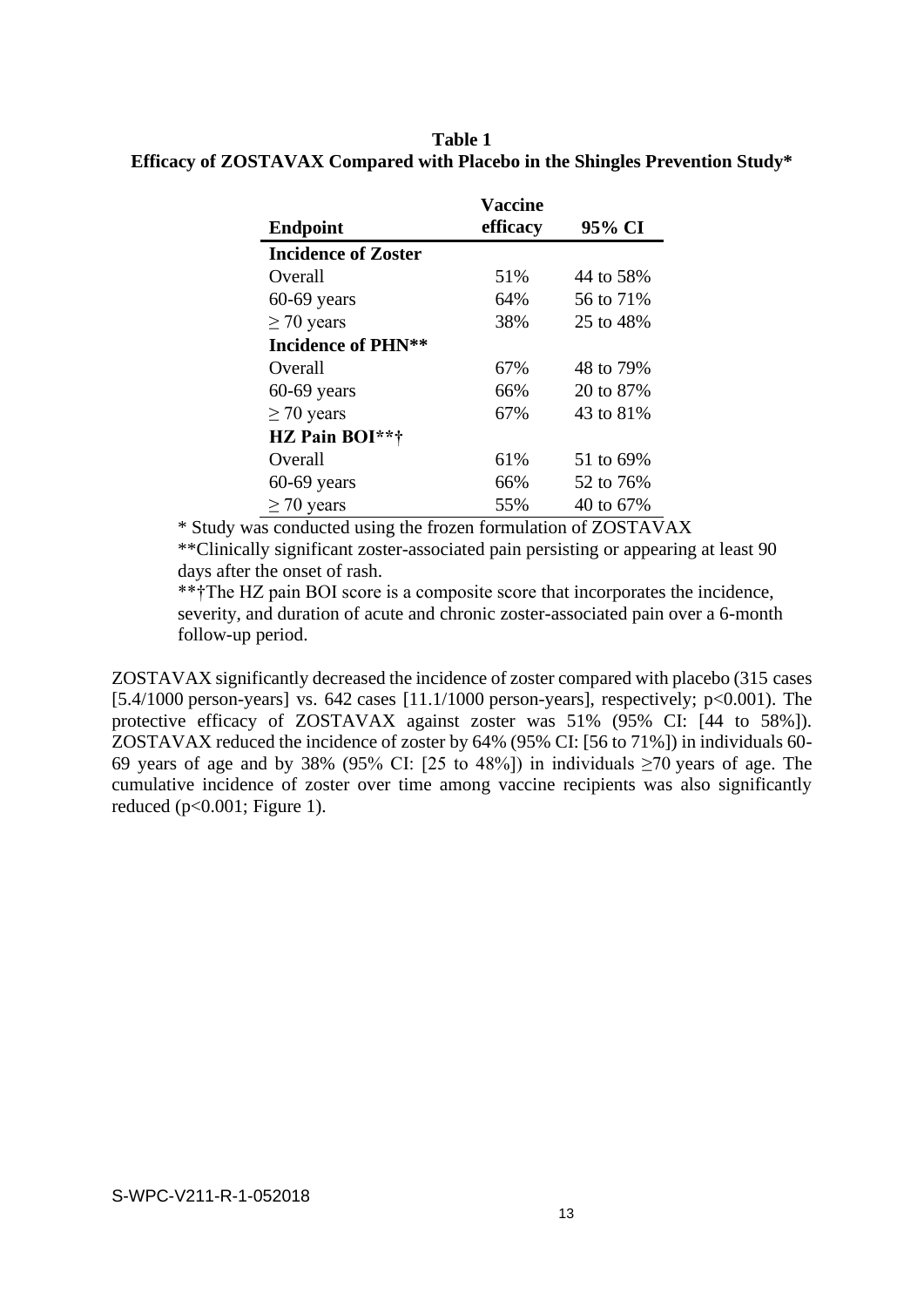**Figure 1 Kaplan-Meier Plot of the Cumulative Incidence of Zoster Over Time\* in the Shingles Prevention Study**



\*A limited number of subjects were followed beyond Year 4.

ZOSTAVAX decreased the incidence of PHN compared with placebo (27 cases  $[0.5/1000$  person-years] vs. 80 cases  $[1.4/1000$  person-years], respectively;  $p<0.001$ ). In this trial, the definition of PHN was clinically significant zoster-associated pain persisting or appearing at least 90 days after the onset of rash. The protective efficacy of ZOSTAVAX against PHN in the overall study population was 67% (95% CI: [48 to 79%]), and the reduction was similar for the two age groups (60-69 and  $\geq$ 70 years of age). Among subjects 60 to 69 years of age, the benefit of ZOSTAVAX in the prevention of PHN can be primarily attributed to the effect of the vaccine on the prevention of zoster (64% efficacy against zoster, 66% efficacy against PHN, Table 1). In subjects  $\geq 70$  years of age, the prevention of PHN was achieved through a combination of the prevention of zoster and a reduction in the severity and duration of zoster-associated pain, and thus PHN, (38% efficacy against zoster and 67% efficacy against PHN, Table 1).

For the subset of subjects who developed zoster despite vaccination, an additional benefit in reduction of PHN was seen only in subjects 70 years of age and older.

The efficacy of ZOSTAVAX did not change appreciably when PHN was defined using alternative cutoff times (30, 60, 120, or 182 days) for duration of pain. ZOSTAVAX significantly reduced the cumulative incidence of PHN over time compared with placebo (p<0.001; Figure 2).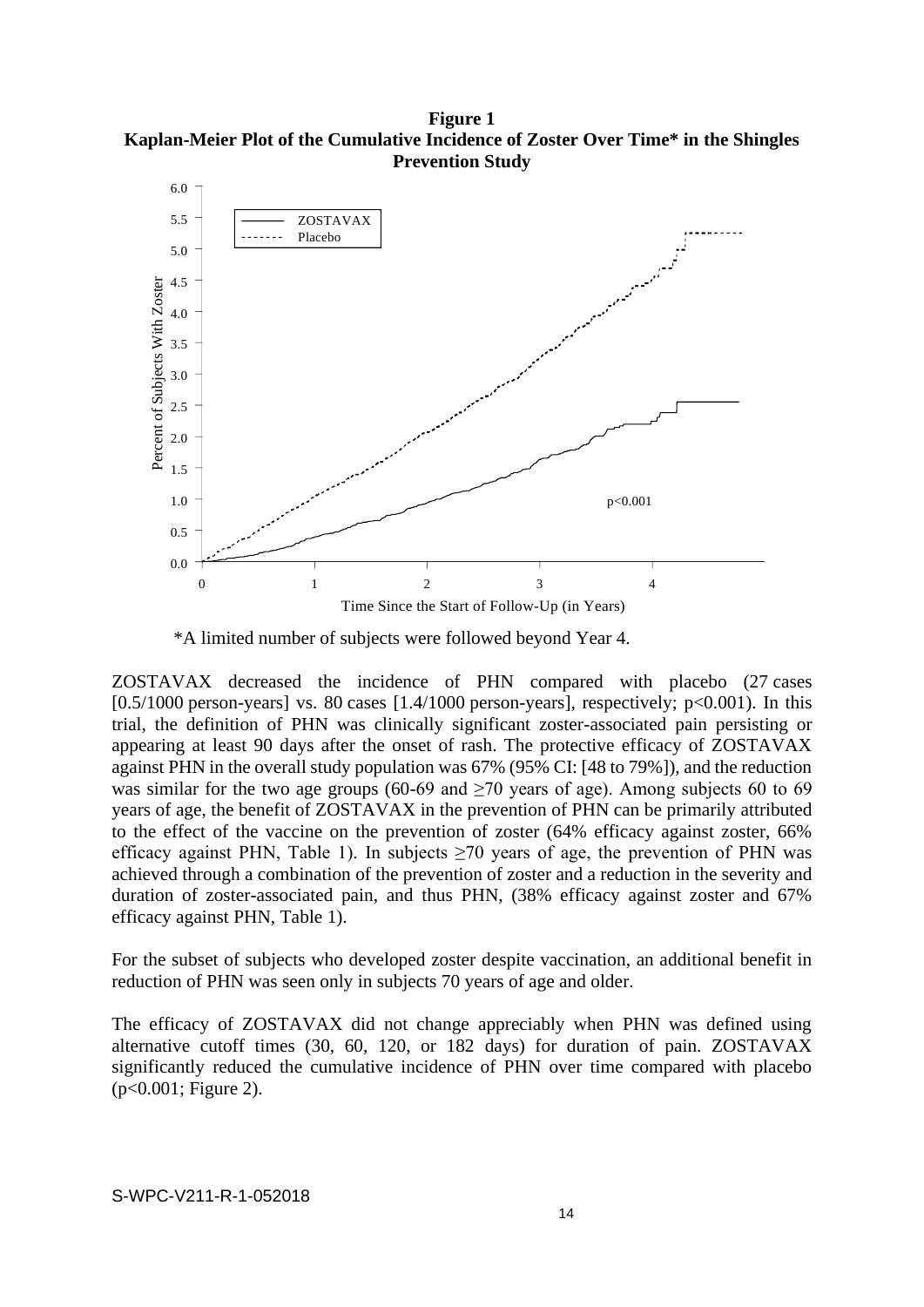**Figure 2 Kaplan-Meier Plot of the Cumulative Incidence of PHN Over Time\* in the Shingles Prevention Study**



\*A limited number of subjects were followed beyond Year 4.

ZOSTAVAX reduced the HZ pain BOI score by approximately 61% (95% CI: [51 to 69%]), compared with placebo. ZOSTAVAX reduced the HZ pain BOI score to a similar extent for the two age groups (60-69 and  $\geq$ 70 years of age). The HZ pain BOI score is a composite score that incorporates the incidence, severity, and duration of acute and chronic zoster-associated pain over a 6-month follow-up period.

ZOSTAVAX reduced the incidence of severe and long-lasting zoster-associated pain (severityby-duration score >600) by 73% (95% CI: [46 to 87%]) compared with placebo. Eleven subjects vaccinated with ZOSTAVAX had severity-by-duration scores >600, compared with 40 subjects who received placebo. (See Figure 3.)

Among vaccinated individuals who developed zoster, ZOSTAVAX significantly reduced zoster-associated pain compared with placebo. Over the 6-month follow-up period, there was a 22% reduction in the severity-by-duration score (average scores of 141 for ZOSTAVAX and 181 for placebo; p=0.008).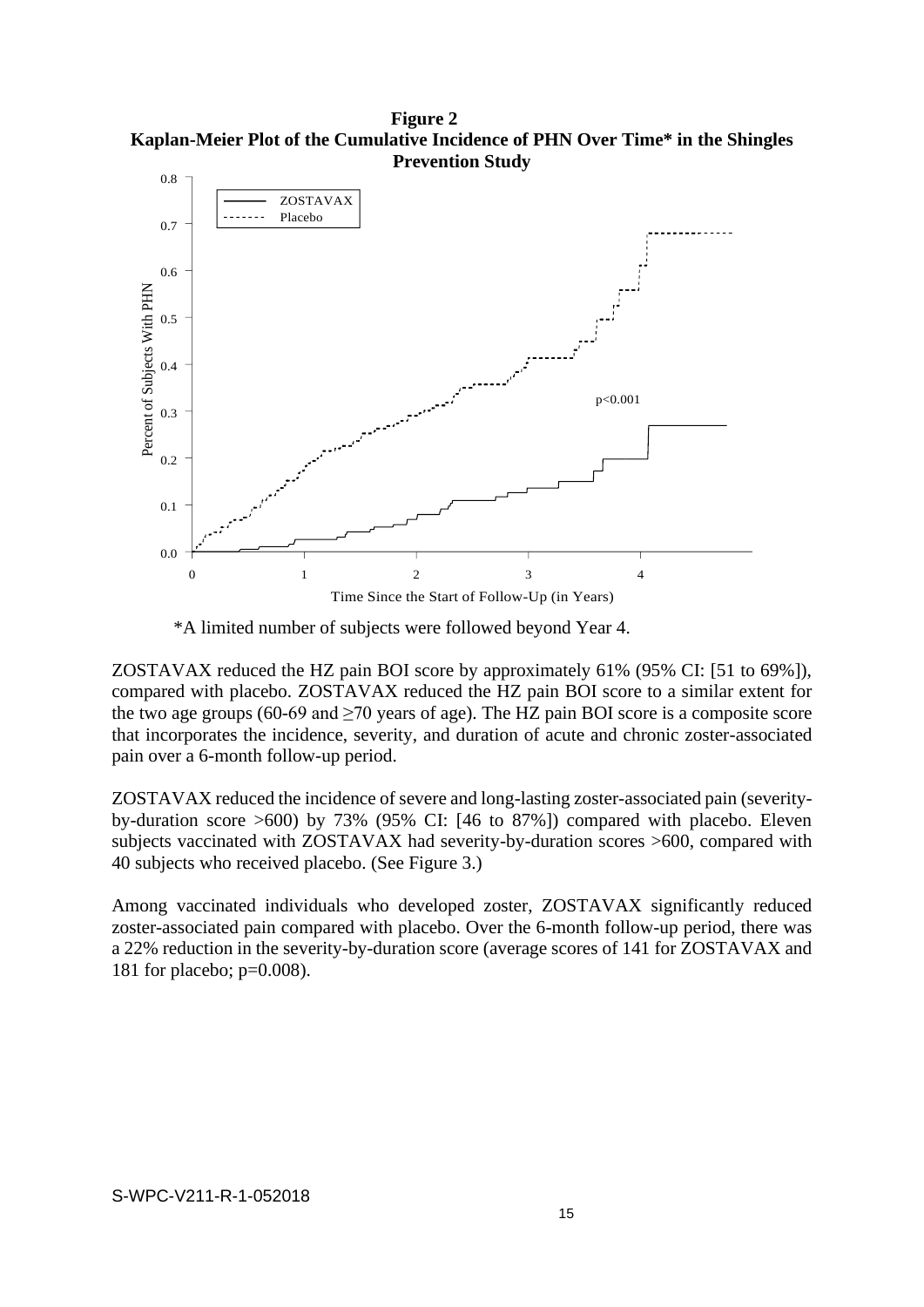**Figure 3 Zoster-associated Pain Severity-by-Duration Score Over Time in the Shingles Prevention Study\***



Zoster-associated Pain Severity-by-Duration Score

\*The inset presents the number of subjects with severity-by-duration score >600. For example, a daily worst pain rated at the maximum score of 10 for >60 days would result in a severity-by-duration score of >600.

Among vaccinated individuals who developed PHN, ZOSTAVAX significantly reduced PHNassociated pain compared with placebo. In the period from 90 days after rash onset to the end of follow-up, there was a 57% reduction in the severity-by-duration score (average scores of 347 for ZOSTAVAX and 805 for placebo; p=0.016).

To evaluate the impact of ZOSTAVAX on ADL interference associated with zoster, a combined score was calculated for each subject based on interference with general activity, mood, walking ability, normal work, relations with others, sleep, and enjoyment of life. Each item was measured on a 0-to-10 scale (0 being no interference and 10 being maximum interference). Compared to placebo, ZOSTAVAX led to a reduction (8%) in the risk of having substantial ADL interference (defined as having a combined ADL interference score  $\geq$ 2 for ≥7 days) beyond the vaccine efficacy for zoster. This reduction was not statistically significant. Among vaccinated individuals who developed zoster, ZOSTAVAX significantly reduced ADL interference compared with placebo. Over the 6-month follow-up period, there was a 31% reduction in the severity-by-duration score for combined ADL interference (average scores of 57 for ZOSTAVAX and 83 for placebo; p=0.002).

The use of antiviral drugs within 72 hours of zoster rash onset did not have a significant effect on the efficacy of ZOSTAVAX for zoster pain or PHN incidence. The proportions of subjects using medications with analgesic effects were balanced between vaccination groups. Therefore, the use of these medications was not likely to have contributed to the reduction of zoster pain or PHN incidence.

Fewer complications were reported by subjects who received ZOSTAVAX compared with subjects who received placebo. The number of subjects with specific complications of zoster that were reported in the SPS at a frequency of  $\geq$ 1% is shown in Table 2.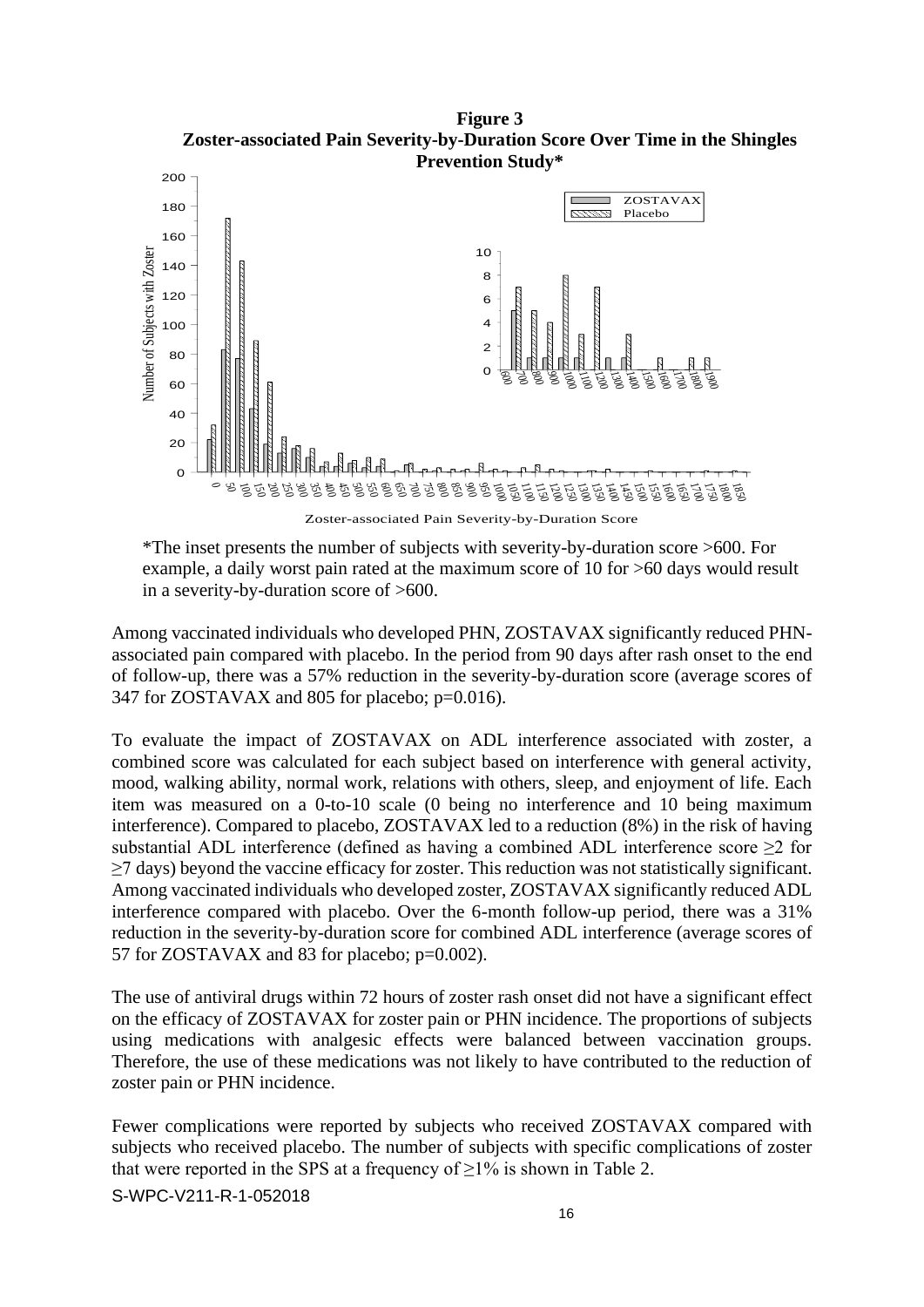### **Table 2 Number of Subjects with Specific Complications\* of Zoster that were Reported in the Shingles Prevention Study**

| Complication                    | <b>ZOSTAVAX</b> | <b>Placebo</b>                             |
|---------------------------------|-----------------|--------------------------------------------|
|                                 |                 | $(N = 19,270; n =$ $(N = 19,276; n = 659)$ |
|                                 | 321)            |                                            |
| Allodynia                       | 135             | 310                                        |
| <b>Bacterial Superinfection</b> | 3               |                                            |
| Dissemination                   | 5               | 11                                         |
| Impaired Vision**               | 2               | 9                                          |
| Peripheral Nerve<br>Palsies     | 5               | 12                                         |
| (motor)                         |                 |                                            |
| Ptosis**                        | 2               | 9                                          |
| Scarring                        | 24              | 57                                         |
| <b>Sensory Loss</b>             |                 | 12                                         |

N=number of subjects randomized

n=number of zoster cases, including those cases occurring within 30 days postvaccination, with these data available

\*Complications reported at a frequency of  $\geq$ 1% in at least one vaccination group among subjects with zoster.

\*\*Ophthalmic zoster occurred in 35 subjects vaccinated with ZOSTAVAX vs. 69 subjects who received placebo.

Visceral complications such as pneumonitis, hepatitis, and meningoencephalitis were reported by fewer than 1% of subjects with zoster (3 cases of pneumonitis and 1 case of hepatitis in the placebo group; 1 case of meningoencephalitis in the vaccine group).

### *Immunogenicity of ZOSTAVAX*

#### *ZOSTAVAX Efficacy and Safety Trial (ZEST) in Subjects aged 50-59 years*

Within the ZOSTAVAX Efficacy and Safety Trial (ZEST), immune responses to vaccination were evaluated in a random 10% subcohort  $(n=1,136$  for ZOSTAVAX and n=1,133 for placebo) of the subjects enrolled in the ZEST. ZOSTAVAX elicited higher VZV-specific immune responses at 6 weeks postvaccination compared with placebo. Increases in VZV antibody level, measured by glycoprotein enzyme-linked immunosorbent assay (gpELISA) were demonstrated (2.3-fold difference (95% CI [2.2, 2.4]), geometric mean titre [GMT] of 664 vs. 288 gpELISA units/mL, p<0.001).

#### *Shingles Prevention Study (SPS) in Subjects 60 Years of Age and Older*

Within the Shingles Prevention Study (SPS), immune responses to vaccination were evaluated in a subset of the enrolled subjects (N=1395). ZOSTAVAX elicited higher VZV-specific immune responses at 6 weeks postvaccination compared with placebo. Increases in both VZV antibody level, measured by glycoprotein enzyme-linked immunosorbent assay (gpELISA) (1.7 fold-difference, geometric mean titre [GMT] of 479 vs. 288 gpELISA units/mL, p <0.001), and T-cell activity, measured by VZV interferon-gamma enzyme-linked immunospot (IFN- ELISPOT) assay (2.2 fold-difference, geometric mean count [GMC] of 70 vs. 32 spot-forming cells per million peripheral blood mononuclear cells [SFC/106 PBMCs],  $p<0.001$ ) were demonstrated.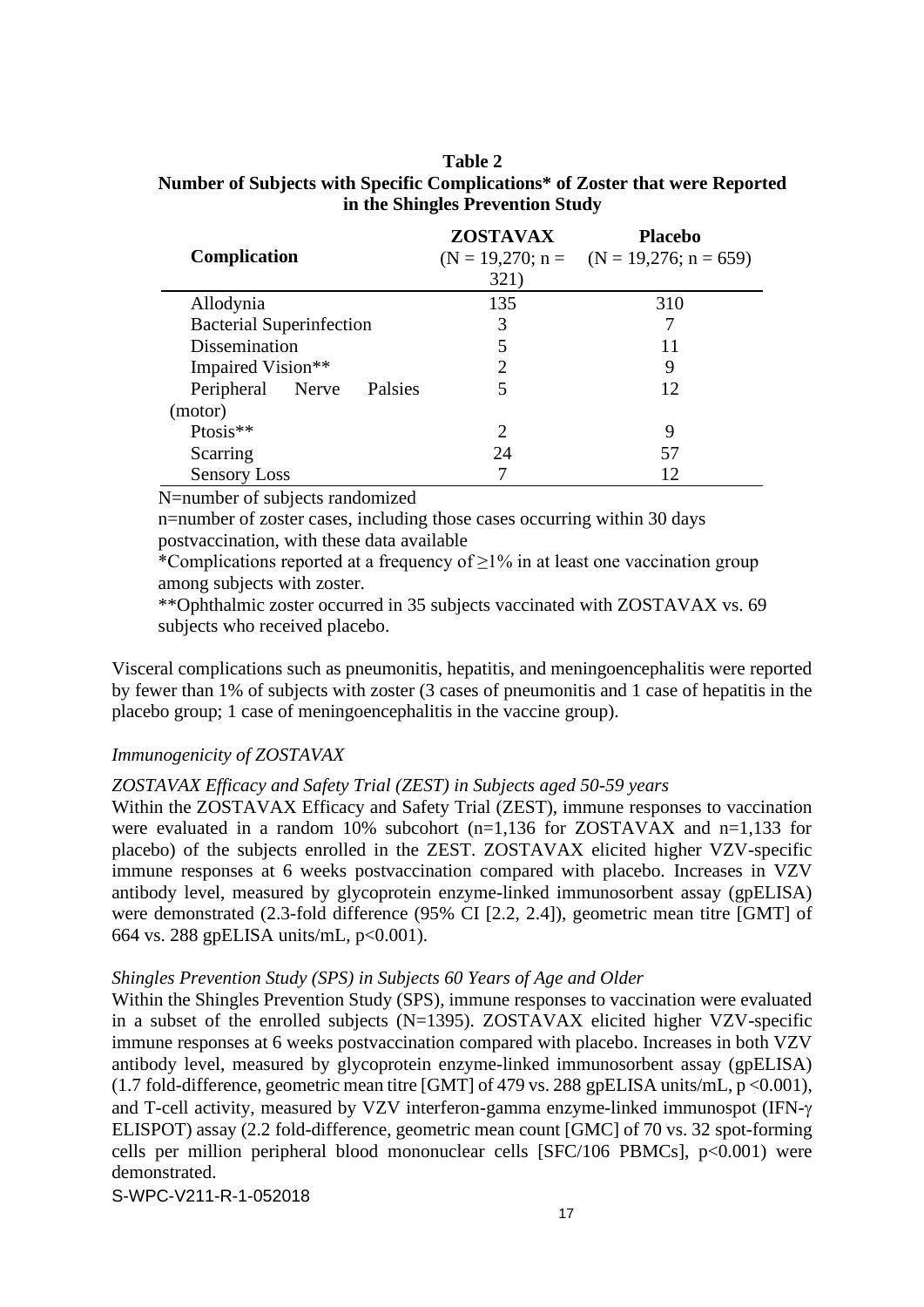The VZV antibody (gpELISA) titres were at the highest level 6 weeks after administration of the zoster vaccine and then gradually decreased over 36 months to a level slightly above the prevaccination level. The zoster vaccine recipients maintained a higher fold-rise of IFN- ELISPOT counts compared with placebo recipients up to 36 months postvaccination. Other studies

The immunogenicity of a refrigerator-stable formulation of ZOSTAVAX was shown to be similar to that of a frozen formulation of ZOSTAVAX in a single bridging study. The study enrolled 368 subjects randomized in a 1:1 ratio to receive a dose of either the refrigerator-stable or frozen formulation of ZOSTAVAX. Subjects were stratified by age (50 to 59 years and  $\geq$ 60 years) in a 1:2 ratio. Blood samples were collected at day 1 and week 4 postvaccination to assess VZV antibody responses. ZOSTAVAX refrigerator stable and frozen formulations elicited similar VZV antibody responses as measured by gpELISA (GMTs of 727 vs. 834 gpELISA units/mL, respectively at week 4).

In an integrated analysis of two clinical trials evaluating immune response to ZOSTAVAX at 4 weeks postvaccination, responses were generally similar in subjects 50 to 59 (N=389) compared to subjects  $\geq 60$  years of age (N=731) (GMT of 668 vs. 614 gpELISA units/mL respectively). The geometric mean fold-rise of immune response following vaccination as measured by gpELISA was 2.6-fold (95% CI:[2.4 to 2.9]) in subjects 50 to 59 years of age and 2.3-fold (95%CI:[2.1 to 2.4]) in subjects  $\geq 60$  years of age.

### *The SPS Short-term Persistence Substudy (STPS)*

The STPS was initiated to accrue additional information on the persistence of vaccine efficacy and to preserve a subset of subjects for the long-term persistence substudy (LTPS). The STPS included 7,320 subjects previously vaccinated with ZOSTAVAX and 6,950 subjects previously vaccinated with placebo in the SPS. The mean age at enrollment in STPS was 73.3 years. During the course of STPS, placebo recipients were offered ZOSTAVAX, at which time they were considered to have completed the STPS.

The STPS analyses for vaccine efficacy are based on data collected primarily 4 to 7 years postvaccination in the SPS. The median follow-up in the STPS was ~1.2 years (range is one day to 2.2 years). In the STPS, there were 84 evaluable HZ cases in the ZOSTAVAX group and 95 evaluable cases in the placebo group. The estimated vaccine efficacy for HZ incidence during the STPS follow-up period was 39.6% (18.2%, 55.5%). The estimated vaccine efficacy for PHN incidence was 60.1% (-9.8%, 86.7%).The estimated vaccine efficacy for HZ BOI was 50.1% (14.1%, 71.0%).

There were no vaccine-related serious adverse experiences reported in the STPS.

### *The SPS Long-term Persistence Substudy (LTPS)*

Following completion of the STPS, the open-label LTPS evaluated the duration of protection against HZ, PHN and HZ BOI of ZOSTAVAX on subjects vaccinated in the SPS. A total of 6,867 subjects previously vaccinated with ZOSTAVAX in the SPS participated in the LTPS. The mean age at enrollment into LTPS was 74.5 years.

S-WPC-V211-R-1-052018 Because placebo subjects were previously offered vaccine during the STPS, a concurrent placebo control group was not available for calculation of vaccine efficacy for the LTPS. Therefore, prior placebo recipients were used as a reference group for calculating vaccine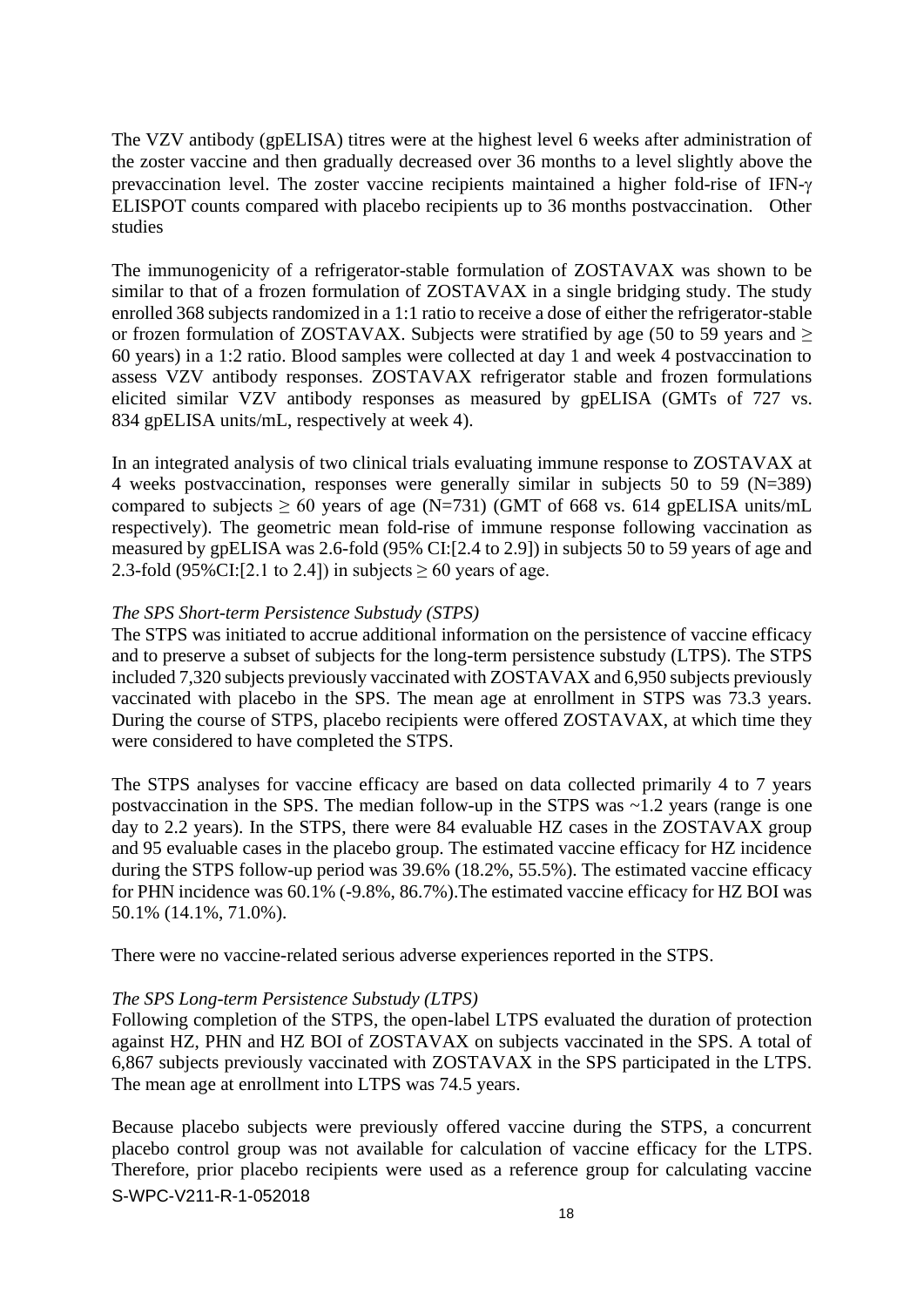efficacy in the LTPS.

The LTPS analyses for vaccine efficacy are based on data collected primarily from Year 7 through Year 10 following vaccination in the SPS. Median follow up during the LTPS was ~3.9 years (range is one week to 4.75 years). There were 263 evaluable HZ cases during the LTPS. The estimated vaccine efficacy for HZ incidence during the LTPS follow-up period was 21.1% (10.9%, 30.4%). The estimated vaccine efficacy for PHN incidence was 35.4% (8.8%, 55.8%). The estimated vaccine efficacy for HZ BOI was 37.3% (26.7%, 46.4%). The observed vaccine efficacy in the LTPS is generally consistent with the vaccine efficacy for HZ observed during the SPS 70-year-old age group, and is consistent with the current age of the study cohort.

There were no vaccine-related serious adverse experiences reported in the LTPS.

### *Immunogenicity following concomitant administration with inactivated influenza vaccine*

In a double-blind, controlled clinical trial, 762 adults 50 years of age and older were randomized to receive a single dose of ZOSTAVAX administered either concomitantly (N=382) or non-concomitantly (N=380) with inactivated influenza vaccine. Subjects enrolled in the concomitant group received ZOSTAVAX and influenza vaccine on Day 1 and placebo at Week 4. Subjects enrolled in the non-concomitant group received influenza vaccine and placebo on Day 1 and ZOSTAVAX at Week 4. The antibody responses at 4 weeks postvaccination to ZOSTAVAX were similar, whether administered concomitantly or nonconcomitantly (GMT's of 554 vs. 597 gpELISA units/mL). The geometric mean fold-rise of immune response following vaccination was acceptable in the concomitant group as measured by gpELISA (2.1-fold (95% CI:[2.0 to 2.3]). Influenza antibody responses at 4 weeks post vaccination were similar and satisfactory, whether administered concomitantly or nonconcomitantly.

In another double-blind, controlled study, 882 adults in the US, 50 years of age and older (median age  $= 60$  years), were randomized to receive quadrivalent inactivated influenza vaccine and ZOSTAVAX concurrently (N=440), or quadrivalent inactivated influenza vaccine alone followed 4 weeks later by ZOSTAVAX alone (N=442). The antibody responses to both vaccines at 4 weeks postvaccination were similar in both groups.

### *Immunogenicity following concomitant administration with pneumococcal vaccine*

In a double-blind, controlled clinical trial, 473 adults 60 years of age or older were randomized to receive ZOSTAVAX and PNEUMOVAX 23 concomitantly (N=237), or PNEUMOVAX 23 alone followed 4 weeks later by ZOSTAVAX alone (N=236). At four weeks postvaccination, the VZV antibody levels following concomitant use were significantly lower than the VZV antibody levels following non-concomitant administration (GMTs of 338 vs. 484 gpELISA units/mL, respectively; GMT ratio =  $0.70$  (95% CI: [0.61, 0.80])). VZV antibody levels 4 weeks postvaccination were increased 1.9-fold (95% CI: [1.7, 2.1]; meeting the pre-specified acceptance criterion) in the concomitant group vs. 3.1-fold (95% CI: [2.8, 3.5]) in the nonconcomitant group. The GMTs for PNEUMOVAX 23 antigens were comparable between the two groups. Concomitant use of ZOSTAVAX and PNEUMOVAX 23 demonstrated a safety profile that was generally similar to that of the two vaccines administered non-concomitantly.

### *Immunogenicity in subjects with a history of herpes zoster (HZ) prior to vaccination*

S-WPC-V211-R-1-052018 In a double-blind, placebo-controlled, randomized clinical trial, ZOSTAVAX was administered to 100 subjects 50 years of age or older with a history of herpes zoster (HZ) prior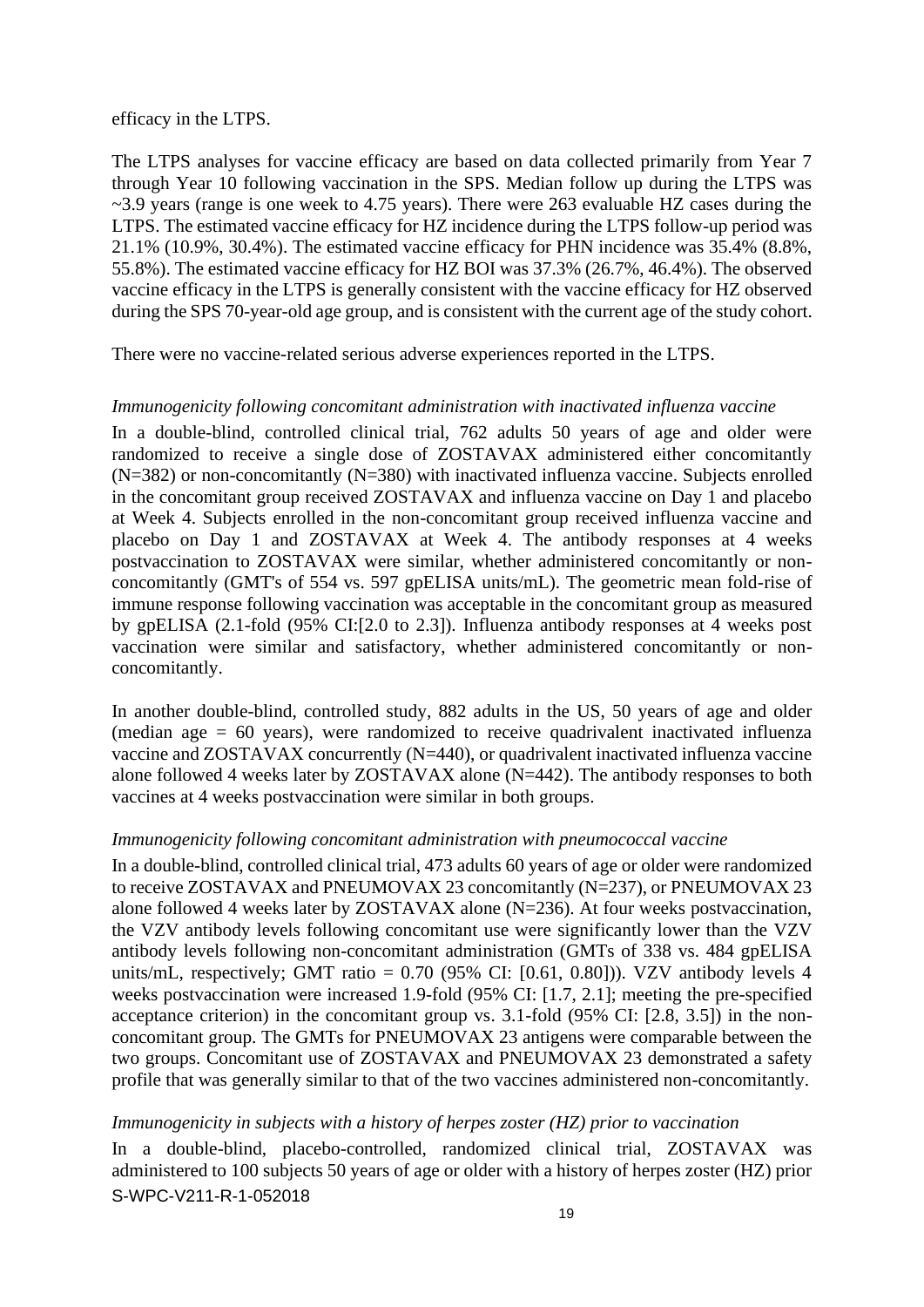to vaccination to assess immunogenicity of ZOSTAVAX. ZOSTAVAX induced a significantly higher VZV-specific immune response as measured by gpELISA at 4 weeks postvaccination, compared with placebo  $(2.1\text{-}fold$  difference  $(95\% \text{ CI: } [1.5 \text{ to } 2.9], p<0.001)$ , GMT of 812 vs. 393 gpELISA units/ml). VZV antibody responses were generally similar in subjects 50 to 59 compared to subjects  $\geq 60$  years of age.

#### *Immunogenicity in subjects on chronic/maintenance systemic corticosteroids*

In a double-blind, placebo-controlled, randomized clinical trial, ZOSTAVAX was administered to 206 subjects 60 years of age or older who were receiving chronic/maintenance systemic corticosteroid therapy at a daily dose equivalent of 5 to 20 mg of prednisone for at least 2 weeks prior to enrollment, and 6 weeks or more following vaccination to assess the immunogenicity and safety profile of ZOSTAVAX. Compared with placebo, ZOSTAVAX induced a higher VZV-specific gpELISA antibody GMT at 6 weeks postvaccination (GMT of 531.1 vs. 224.3 gpELISA units/ml, respectively). The geometric mean fold-rise of the VZV antibody response, as measured by gpELISA, from prevaccination to postvaccination was 2.3 (95% CI: [2.0 to 2.7]) in the ZOSTAVAX group compared to 1.1 (95% CI: [1.0 to 1.2]) in the placebo group (See 4.3 CONTRAINDICATIONS regarding corticosteroids). Immunogenicity of ZOSTAVAX in patients taking chronic / maintenance systemic corticosteroids has not been compared with subjects receiving ZOSTAVAX alone in the same study.

### *Immunogenicity in subjects with HIV infection*

In a double-blind, placebo-controlled randomized clinical trial, ZOSTAVAX was administered as a two-dose regimen to human immunodeficiency virus (HIV)-infected adults (18 years of age or older) on potent combination antiretroviral therapy with conserved immune function (CD4+ T cell count  $\geq 200$  cells/ $\mu$ L). Although a two-dose regimen was used in this study, ZOSTAVAX is administered as a single dose regimen (see 4.2 DOSE AND METHOD OF ADMINISTRATION). In this study, a total of 295 subjects received dose one and 286 subjects received dose two. Compared with placebo, ZOSTAVAX induced a higher VZV-specific gpELISA antibody GMT at Week 6 (6 weeks following dose one) and Week 12 (6 weeks following dose two) (GMT of 534.4 and 530.3 vs. 263.7 and 250.3 gpELISA units/ml, respectively). The geometric mean fold-rises of the VZV antibody response, as measured by gpELISA, from baseline to Week 6 and Week 12 were 1.78 (95% CI: [1.64 to 1.92]) and 1.80 (95% CI: [1.66 to 1.95]), respectively, in vaccine recipients and 1.05 (95% CI: [0.98 to 1.12]) and 1.04 (95% CI: [0.96 to 1.13]), respectively, in placebo recipients. (See 4.3 CONTRAINDICATIONS regarding immunosuppression due to HIV/AIDS.)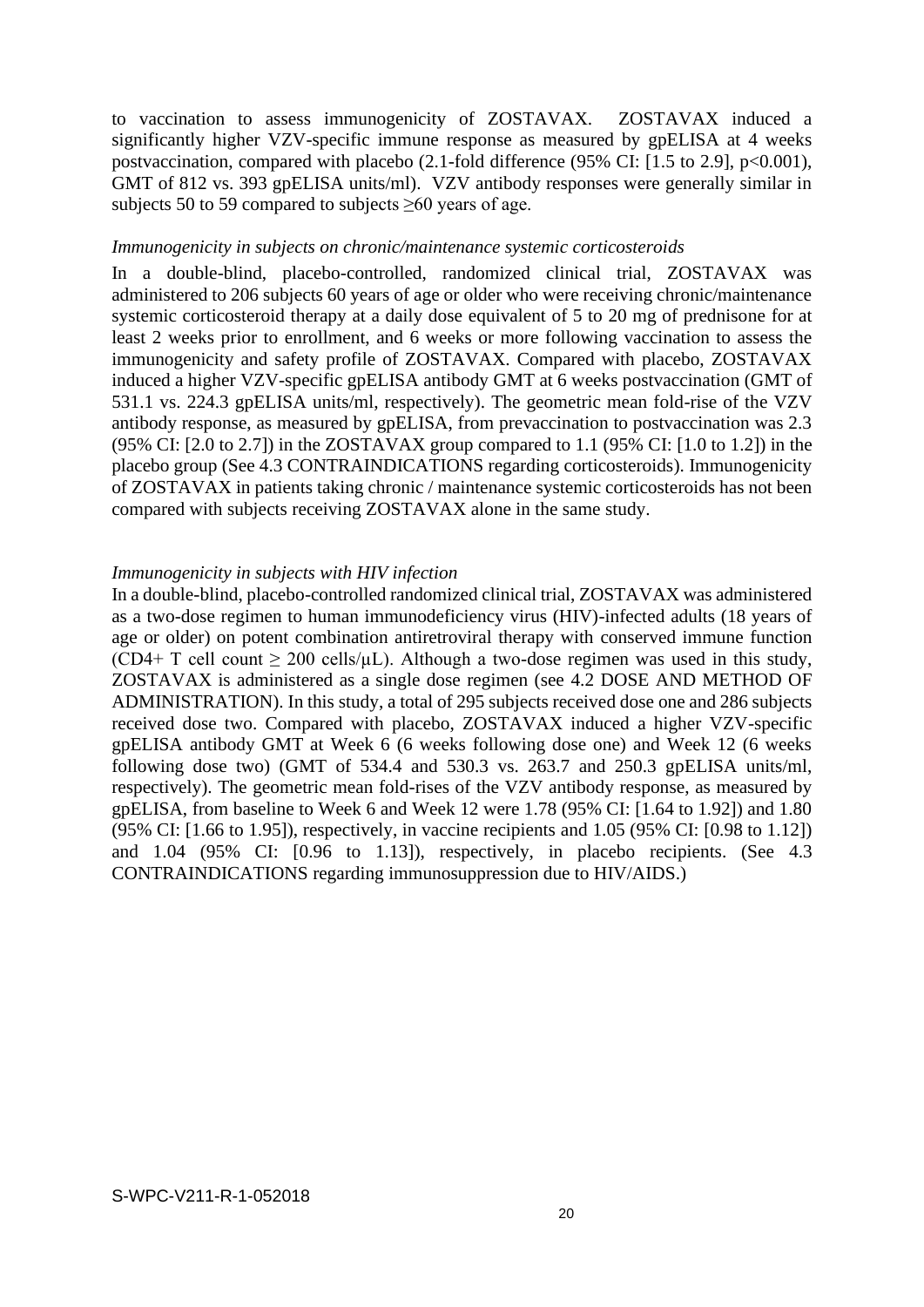## **5.2 PHARMACOKINETIC PROPERTIES**

Not applicable.

## **5.3 PRECLINICAL SAFETY DATA**

### **Genotoxicity**

ZOSTAVAX has not been evaluated for genotoxicity.

### **Carcinogenicity**

No animal carcinogenicity studies have been conducted with ZOSTAVAX.

## **6 PHARMACEUTICAL PARTICULARS**

## **6.1 LIST OF EXCIPIENTS**

sucrose hydrolysed gelatin (porcine) urea sodium chloride monosodium glutamate monohydrate dibasic sodium phosphate monobasic potassium phosphate potassium chloride residual components of MRC-5 cells including DNA and protein trace quantities of neomycin, and bovine calf serum

The product contains no preservatives.

The manufacture of this product includes exposure to bovine derived material. No evidence exists that any case of vCJD (considered to be the human form of bovine spongiform encephalopathy) has resulted from the administration of any vaccine product.

## **6.2 INCOMPATIBILITIES**

Please refer to 4.5 INTERACTIONS WITH OTHER MEDICINES AND OTHER FORMS OF INTERACTIONS for further information.

## **6.3 SHELF LIFE**

18 months.

## **6.4 SPECIAL PRECAUTIONS FOR STORAGE**

**ZOSTAVAX SHOULD BE STORED REFRIGERATED at an average temperature of 2 to 8°C (36 to 46°F) until it is reconstituted for injection**. The diluent should be stored separately at room temperature (20 to 25°C, 68 to 77°F) or in the refrigerator (2 to 8°C, 36 to 46°F).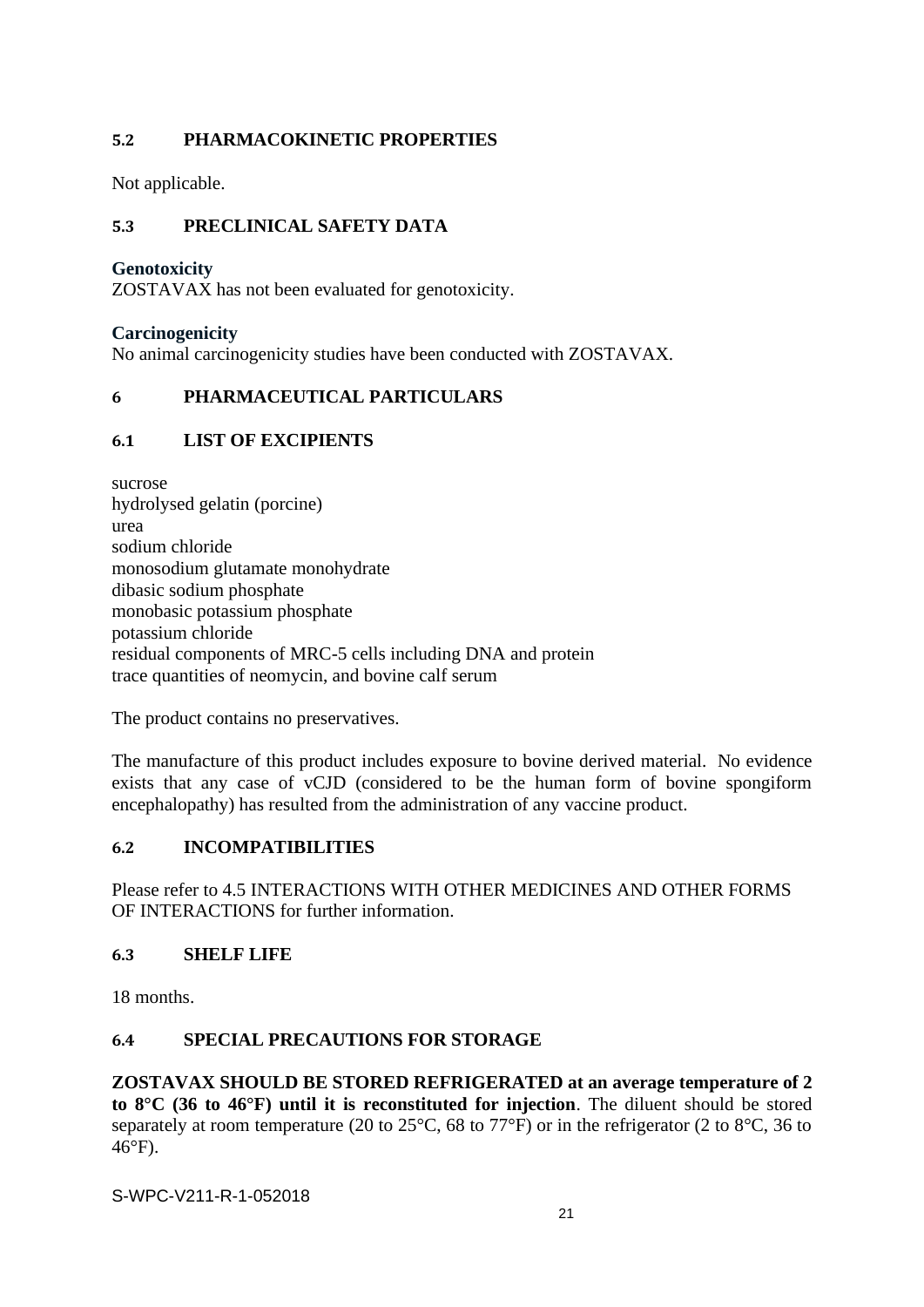## **DO NOT FREEZE THE RECONSTITUTED VACCINE.**

## **DISCARD RECONSTITUTED VACCINE IF IT IS NOT USED WITHIN 30 MINUTES.**

Before reconstitution, protect from light.

During shipment, to ensure that there is no loss of potency, the vaccine must be maintained at a temperature of 8°C (46°F) or colder, but not to exceed temperatures lower than -50°C (-58°F). Use of dry ice may subject ZOSTAVAX to temperatures colder than -50°C (-58°F).

## **6.5 NATURE AND CONTENTS OF CONTAINER**

ZOSTAVAX is supplied as follows:

(1) a single-dose (glass) vial of lyophilized vaccine, in packs of 1 or 10.

(2) a single-dose (glass) vial of lyophilized vaccine, in packs of 1 or 10, supplied with a separate package of 1 or 10 single dose (glass) vials of sterile diluent.

(3) a single-dose (glass) vial of lyophilized vaccine, in packs of 1 or 10, supplied with a separate package of 1 or 10 needleless (glass) syringes of sterile diluent

(4) a single-dose (glass) vial of lyophilized vaccine and single-dose (glass) vial of sterile diluent in composite packs of 1, 5 or 10.

(5) a single-dose (glass) vial of lyophilized vaccine and needleless (glass) syringe of sterile diluent in composite packs of 1 or 10

*Not all presentations and pack sizes may be marketed.*

# **6.6 SPECIAL PRECAUTIONS FOR DISPOSAL**

In Australia, any unused medicine or waste material should be disposed of in accordance with local requirements.

# **6.7 PHYSICOCHEMICAL PROPERTIES**

### **Chemical structure**

Not applicable.

## **CAS number**

Not applicable.

## **7 MEDICINE SCHEDULE (POISONS STANDARD)**

Schedule 4 – Prescription Medicine

## **8 SPONSOR**

## **NAME AND ADDRESS OF SPONSOR**

S-WPC-V211-R-1-052018 Merck Sharp & Dohme (Australia) Pty Limited Level 1, Building A, 26 Talavera Road Macquarie Park NSW 2113